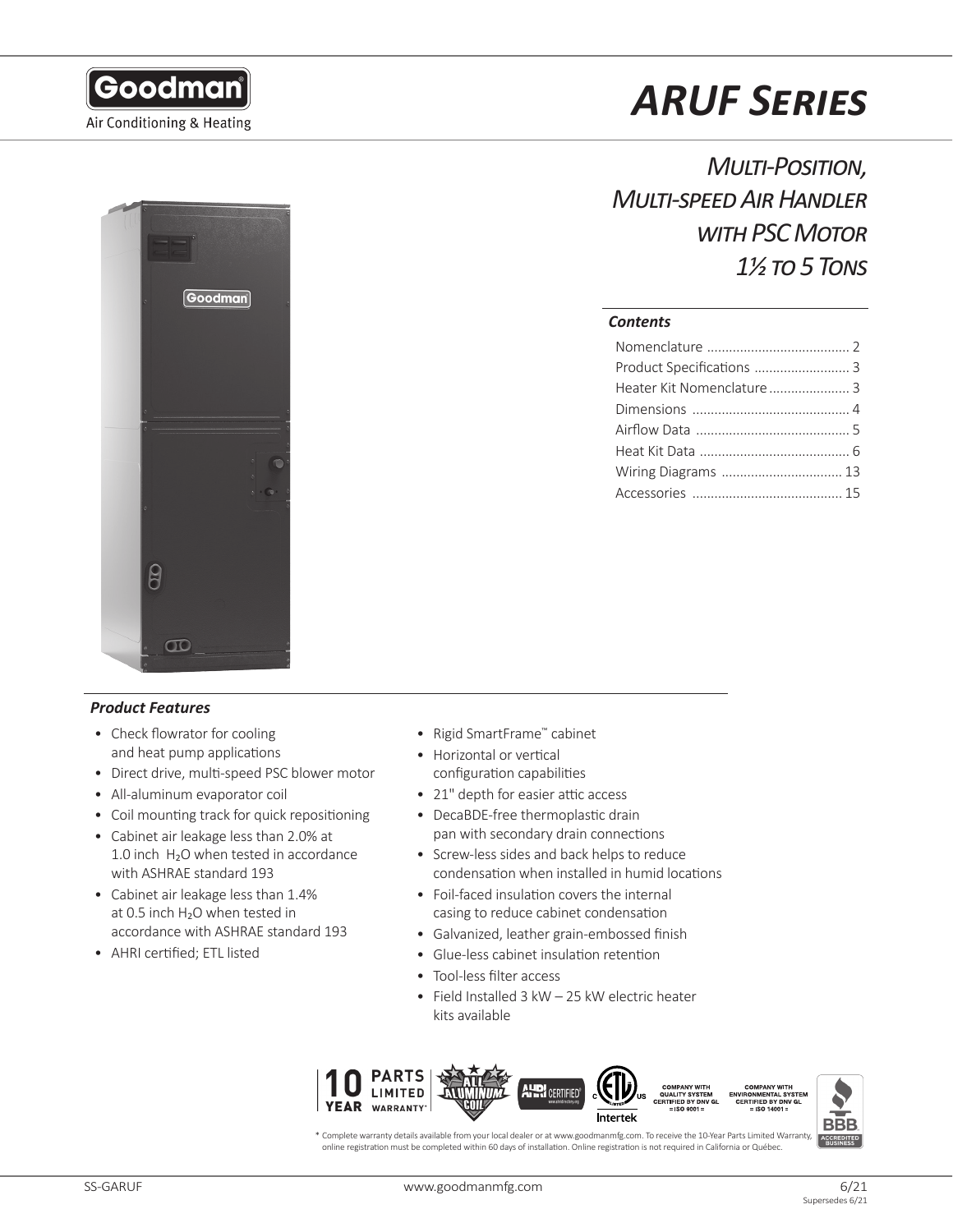



\*Refer S&R Plate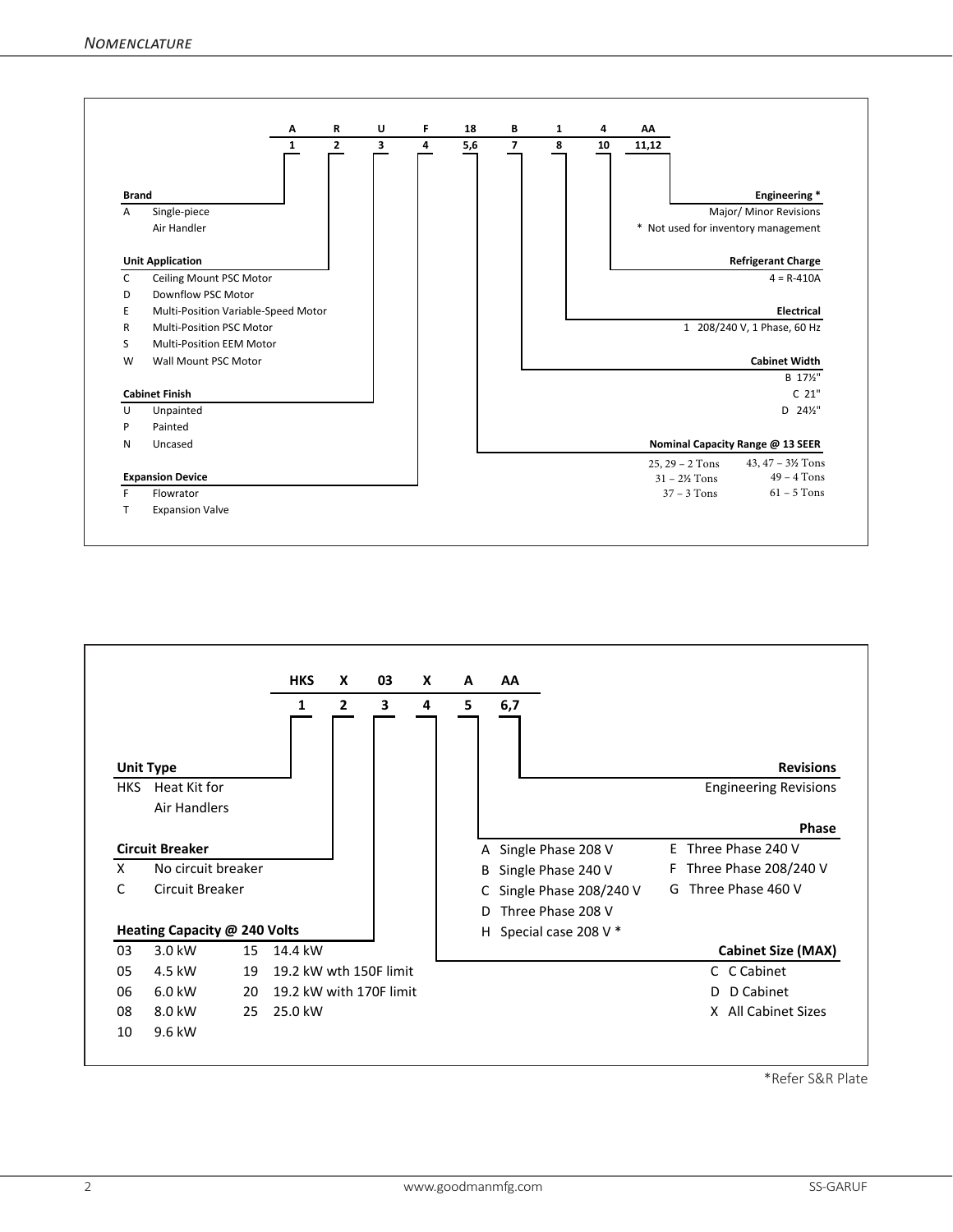|                                | <b>ARUF</b><br>25B14*       | <b>ARUF</b><br>29B14*       | <b>ARUF</b><br>31B14*       | <b>ARUF</b><br>37C14*       | <b>ARUF</b><br>37D14*       | <b>ARUF</b><br>43C14*       | <b>ARUF</b><br>43D14*       | <b>ARUF</b><br>47D14*       | <b>ARUF</b><br>49C14*       | <b>ARUF</b><br>49D14*       | <b>ARUF</b><br>61D14*       |
|--------------------------------|-----------------------------|-----------------------------|-----------------------------|-----------------------------|-----------------------------|-----------------------------|-----------------------------|-----------------------------|-----------------------------|-----------------------------|-----------------------------|
| <b>NOMINAL RATINGS</b>         |                             |                             |                             |                             |                             |                             |                             |                             |                             |                             |                             |
| Cooling (Btu/h)                | 24,000                      | 25,000                      | 30,000                      | 36,000                      | 36,000                      | 42,000                      | 42,000                      | 43,000                      | 48,000                      | 48,000                      | 60,000                      |
| Piston Size                    | 0.051                       | 0.057                       | 0.065                       | 0.072                       | 0.072                       | 0.076                       | 0.076                       | 0.076                       | 0.080                       | 0.080                       | 0.080                       |
| <b>BLOWER</b>                  |                             |                             |                             |                             |                             |                             |                             |                             |                             |                             |                             |
| Diameter                       | $9\frac{1}{2}$ "            | $9\frac{1}{2}$ "            | $9\frac{1}{2}$ "            | 10%"                        | $10\%$ "                    | 10%"                        | $10\%$ "                    | $10\%$ "                    | 10%"                        | 10%"                        | $11^{15}$ $^{11}$           |
| Width                          | 6"                          | 6"                          | 6"                          | 8"                          | $10\%$ "                    | 8"                          | $10\%$ "                    | $10\%$ "                    | 10%"                        | $10\%$ "                    | $10\%$ "                    |
| <b>COIL CONNECTIONS</b>        |                             |                             |                             |                             |                             |                             |                             |                             |                             |                             |                             |
| Liquid                         | $\frac{3}{8}$ <sup>11</sup> | $\frac{3}{8}$ <sup>11</sup> | $\frac{3}{8}$ <sup>11</sup> | $\frac{3}{8}$ <sup>11</sup> | $\frac{3}{8}$ <sup>11</sup> | $\frac{3}{8}$ <sup>11</sup> | $\frac{3}{8}$ <sup>11</sup> | $\frac{3}{8}$ <sup>11</sup> | $\frac{3}{8}$ <sup>11</sup> | $\frac{3}{8}$ <sup>11</sup> | $\frac{3}{8}$ <sup>11</sup> |
| Suction                        | $\frac{3}{4}$ <sup>11</sup> | $\frac{3}{4}$ <sup>11</sup> | $\frac{7}{8}$ <sup>11</sup> | $\frac{7}{8}$ <sup>11</sup> | $\frac{7}{8}$ <sup>11</sup> | $\frac{7}{8}$ <sup>11</sup> | $\frac{7}{8}$ <sup>11</sup> | $\frac{7}{8}$ <sup>11</sup> | $\frac{7}{8}$ <sup>11</sup> | $\frac{7}{8}$ <sup>11</sup> | $\frac{7}{8}$ "             |
| Coil Drain Connect (FPT)       | $\frac{3}{4}$ <sup>11</sup> | $\frac{3}{4}$ <sup>11</sup> | $\frac{3}{4}$ <sup>11</sup> | $\frac{3}{4}$ <sup>11</sup> | $\frac{3}{4}$ <sup>11</sup> | $\frac{3}{4}$ <sup>11</sup> | $\frac{3}{4}$ <sup>11</sup> | $\frac{3}{4}$ <sup>11</sup> | $\frac{3}{4}$ <sup>11</sup> | $\frac{3}{4}$ <sup>11</sup> | $\frac{3}{4}$ <sup>11</sup> |
| <b>ELECTRICAL DATA</b>         |                             |                             |                             |                             |                             |                             |                             |                             |                             |                             |                             |
| Voltage                        | 208/230                     | 208/230                     | 208/230                     | 208/230                     | 208/230                     | 208/230                     | 208/230                     | 208/230                     | 208/230                     | 208/230                     | 208/230                     |
| Min Circuit Ampacity           | 2.2/2.2                     | 2.2/2.2                     | 2.2/2.2                     | 3.6/3.6                     | 3.6/3.6                     | 3.6/3.6                     | 4/4                         | 4/4                         | 4/4                         | 4/4                         | 6/6                         |
| Max. Overcurrent Device (Amps) | 15/15                       | 15/15                       | 15/15                       | 15/15                       | 15/15                       | 15/15                       | 15/15                       | 15/15                       | 15/15                       | 15/15                       | 15/15                       |
| Minimum VAC                    | 197                         | 197                         | 197                         | 197                         | 197                         | 197                         | 197                         | 197                         | 197                         | 197                         | 197                         |
| Maximum VAC                    | 253                         | 253                         | 253                         | 253                         | 253                         | 253                         | 253                         | 253                         | 253                         | 253                         | 253                         |
| <b>Blower Motor</b>            |                             |                             |                             |                             |                             |                             |                             |                             |                             |                             |                             |
| Full Load Amps (FLA)           | 1.75                        | 1.75                        | 1.75                        | 2.85                        | 2.85                        | 2.85                        | 3.5                         | 3.5                         | 3.1                         | 3.5                         | 4.6                         |
| Horsepower (HP)                | $\frac{1}{3}$               | $\frac{1}{3}$               | $\frac{1}{3}$               | ⅓                           | $\frac{1}{3}$               | $\frac{1}{2}$               | $\frac{1}{3}$               | $\frac{1}{2}$               | $\frac{1}{2}$               | $\frac{1}{2}$               | $\frac{3}{4}$               |
| SHIP WEIGHT (LBS.)             | 100                         | 100                         | 110                         | 130                         | 140                         | 130                         | 145                         | 150                         | 135                         | 145                         | 155                         |

**Note:** For a properly matched system and piston sizing information, refer to Amana piston kit chart of the corresponding Amana® outdoor unit. Minimum Circuit Ampacity (MCA) and Maximum Overcurrent Protection (MOP) for blower without supplemental heat installed. Refer to unit nameplate and/or Heat Kit Data for specification with approved accessory heaters installed.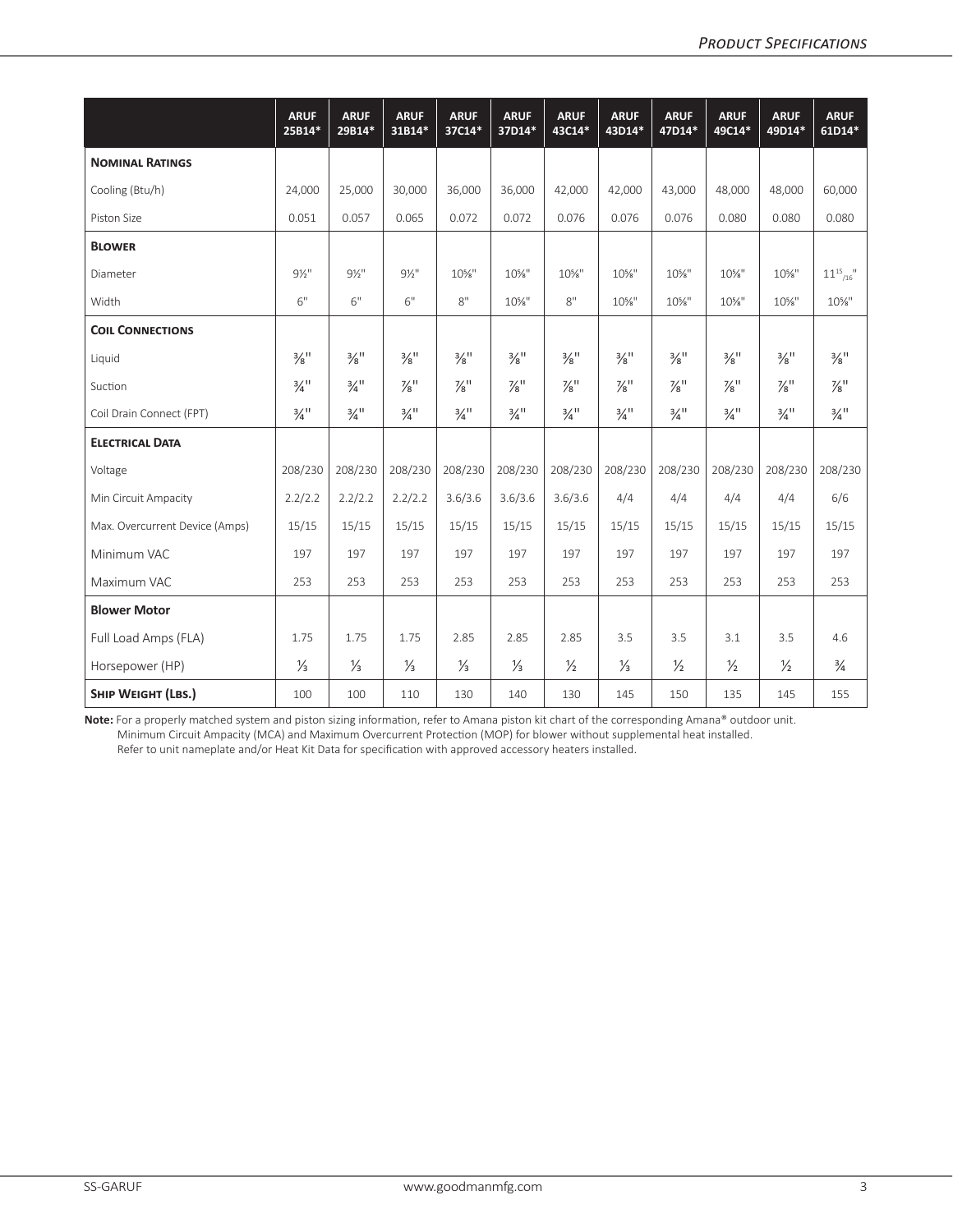

| <b>MODEL</b> | $A^{\prime\prime}$ | B''            | $C^{\prime\prime}$ | D"              | E"             | F''             | $G^{\prime\prime}$ | H''             |
|--------------|--------------------|----------------|--------------------|-----------------|----------------|-----------------|--------------------|-----------------|
| ARUF25B14*   | 45                 | 16%            | $17\frac{1}{2}$    | 15¼             | 12             | 14%             | $9\%$              | $11\%$          |
| ARUF29B14*   | 45                 | $16\%$         | $17\frac{1}{2}$    | 15¼             | 12             | 14%             | $9\frac{1}{8}$     | $12\frac{3}{4}$ |
| ARUF31B14*   | $53\frac{7}{16}$   | $16\%$         | $17\frac{1}{2}$    | $23^{11}/_{16}$ | 20½            | 14%             | 9%                 | $7\frac{5}{8}$  |
| ARUF37C14*   | $53\frac{7}{16}$   | 19%            | 21                 | $21^{13}/_{16}$ | 18%            | $17^{11}/_{16}$ | $10^{13}/_{16}$    | $6^{13}/_{16}$  |
| ARUF43C14*   | $53\frac{7}{16}$   | 19%            | 21                 | $21^{13}/_{16}$ | 18%            | $17^{11}/_{16}$ | $10^{13}/_{16}$    | $6^{13}/_{16}$  |
| ARUF49C14*   | $53\frac{7}{16}$   | 19%            | 21                 | $21^{13}/_{16}$ | 18%            | $17^{11}/_{16}$ | $10^{13}/_{16}$    | $6^{13}/_{16}$  |
| ARUF37D14*   | $53\frac{7}{16}$   | $23^{5}/_{16}$ | 24%                | $21\%$          | $18^{5}/_{16}$ | $21^{3}/_{16}$  | $12\%$             | $6\frac{7}{8}$  |
| ARUF43D14*   | $53\frac{7}{16}$   | $23^{5}/_{16}$ | $24\frac{1}{2}$    | $21\frac{1}{2}$ | $18^{5}/_{16}$ | $21^{3}/_{16}$  | $12\%$             | $6\frac{7}{8}$  |
| ARUF47D14*   | 58                 | $23^{5}/_{16}$ | $24\frac{1}{2}$    | $26\%$          | $22\%$         | $21^{3}/_{16}$  | $12\%$             | $25^{2}/_{16}$  |
| ARUF49D14*   | $53\frac{7}{16}$   | $23^{5}/_{16}$ | $24\frac{1}{2}$    | $21\%$          | $18^{5}/_{16}$ | $21^{3}/_{16}$  | $12\%$             | $6\frac{7}{8}$  |
| ARUF61D14*   | 58                 | $23^{5}/_{16}$ | $24\frac{1}{2}$    | 26%             | $22\%$         | $21^{3}/_{16}$  | $12\%$             | $25^{2}/_{16}$  |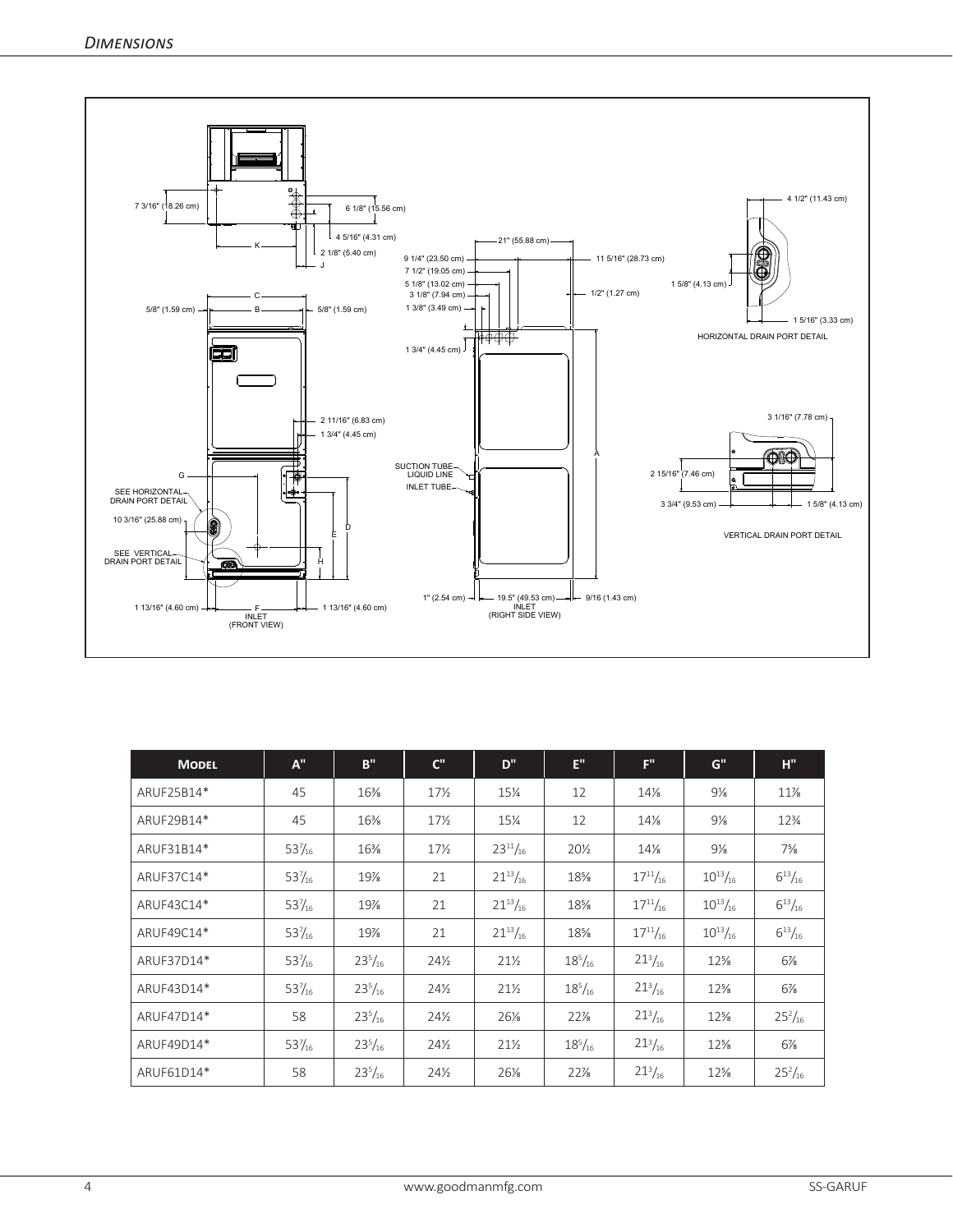|              | <b>MOTOR</b> | <b>STATIC PRESSURE (IN W.C) AIRFLOW (CFM)</b> |      |      |      |      |      |      |  |  |  |  |
|--------------|--------------|-----------------------------------------------|------|------|------|------|------|------|--|--|--|--|
| <b>MODEL</b> | <b>SPEED</b> | 0.1                                           | 0.2  | 0.3  | 0.4  | 0.5  | 0.6  | 0.7  |  |  |  |  |
|              | Low          | 650                                           | 620  | 595  | 540  | 490  | 420  | 275  |  |  |  |  |
| ARUF25B14    | Med          | 885                                           | 865  | 825  | 815  | 750  | 690  | 560  |  |  |  |  |
|              | High         | 1255                                          | 1225 | 1130 | 1090 | 965  | 925  | 800  |  |  |  |  |
|              | Low          | 650                                           | 620  | 595  | 540  | 490  | 420  | 275  |  |  |  |  |
| ARUF29B14    | Med          | 885                                           | 865  | 825  | 815  | 750  | 690  | 560  |  |  |  |  |
|              | High         | 1255                                          | 1225 | 1130 | 1090 | 965  | 925  | 800  |  |  |  |  |
|              | Low          | 660                                           | 625  | 595  | 560  | 500  | 430  | 330  |  |  |  |  |
| ARUF31B14    | Med          | 930                                           | 905  | 865  | 820  | 765  | 700  | 590  |  |  |  |  |
|              | High         | 1235                                          | 1185 | 1130 | 1060 | 990  | 910  | 825  |  |  |  |  |
|              | Low          | 1120                                          | 1085 | 1040 | 1000 | 940  | 875  | 800  |  |  |  |  |
| ARUF37C14    | Med          | 1425                                          | 1385 | 1345 | 1285 | 1220 | 1145 | 1060 |  |  |  |  |
|              | High         | 1625                                          | 1575 | 1520 | 1460 | 1375 | 1295 | 1200 |  |  |  |  |
|              | Low          | 1120                                          | 1085 | 1040 | 1000 | 940  | 875  | 800  |  |  |  |  |
| ARUF43C14    | Med          | 1425                                          | 1385 | 1345 | 1285 | 1220 | 1145 | 1060 |  |  |  |  |
|              | High         | 1625                                          | 1575 | 1520 | 1460 | 1375 | 1295 | 1200 |  |  |  |  |
|              | Low          | 1295                                          | 1255 | 1225 | 1175 | 1120 | 1055 | 970  |  |  |  |  |
| ARUF49C14    | Med          | 1535                                          | 1485 | 1420 | 1370 | 1295 | 1215 | 1130 |  |  |  |  |
|              | High         | 1755                                          | 1680 | 1590 | 1515 | 1425 | 1340 | 1250 |  |  |  |  |
|              | Low          | 1155                                          | 1115 | 1070 | 1015 | 955  | 895  | 840  |  |  |  |  |
| ARUF37D14    | Med          | 1505                                          | 1470 | 1430 | 1375 | 1300 | 1210 | 1105 |  |  |  |  |
|              | High         | 1785                                          | 1735 | 1680 | 1625 | 1555 | 1440 | 1330 |  |  |  |  |
|              | Low          | 1410                                          | 1360 | 1290 | 1210 | 1120 | 1010 | 920  |  |  |  |  |
| ARUF43D14    | Med          | 1610                                          | 1540 | 1470 | 1390 | 1300 | 1190 | 1060 |  |  |  |  |
|              | High         | 1900                                          | 1830 | 1740 | 1645 | 1540 | 1420 | 1280 |  |  |  |  |
|              | Low          | 1420                                          | 1370 | 1310 | 1240 | 1125 | 1045 | 960  |  |  |  |  |
| ARUF47D14    | Med          | 1625                                          | 1585 | 1515 | 1435 | 1350 | 1235 | 1095 |  |  |  |  |
|              | High         | 1930                                          | 1890 | 1820 | 1735 | 1635 | 1505 | 1355 |  |  |  |  |
|              | Low          | 1410                                          | 1360 | 1290 | 1210 | 1120 | 1010 | 920  |  |  |  |  |
| ARUF49D14    | Med          | 1610                                          | 1540 | 1470 | 1390 | 1300 | 1190 | 1060 |  |  |  |  |
|              | High         | 1900                                          | 1830 | 1740 | 1645 | 1540 | 1420 | 1280 |  |  |  |  |
|              | Low          | 1530                                          | 1500 | 1460 | 1405 | 1350 | 1280 | 1155 |  |  |  |  |
| ARUF61D14    | Med          | 1950                                          | 1885 | 1830 | 1785 | 1745 | 1670 | 1595 |  |  |  |  |
|              | High         | 2235                                          | 2170 | 2100 | 2030 | 1965 | 1915 | 1825 |  |  |  |  |

**Notes**

• Airflow data indicated is at 230V without air filter in place.

• The chart is for information only. For satisfactory operation, external static pressure must not exceed value shown on rating plate.

The shaded area indicates ranges in excess of maximum design external static pressure.

• Use the CFM adjustment factors of 0.98 for horizontal left and 0.96 for horizontal right & downflow orientations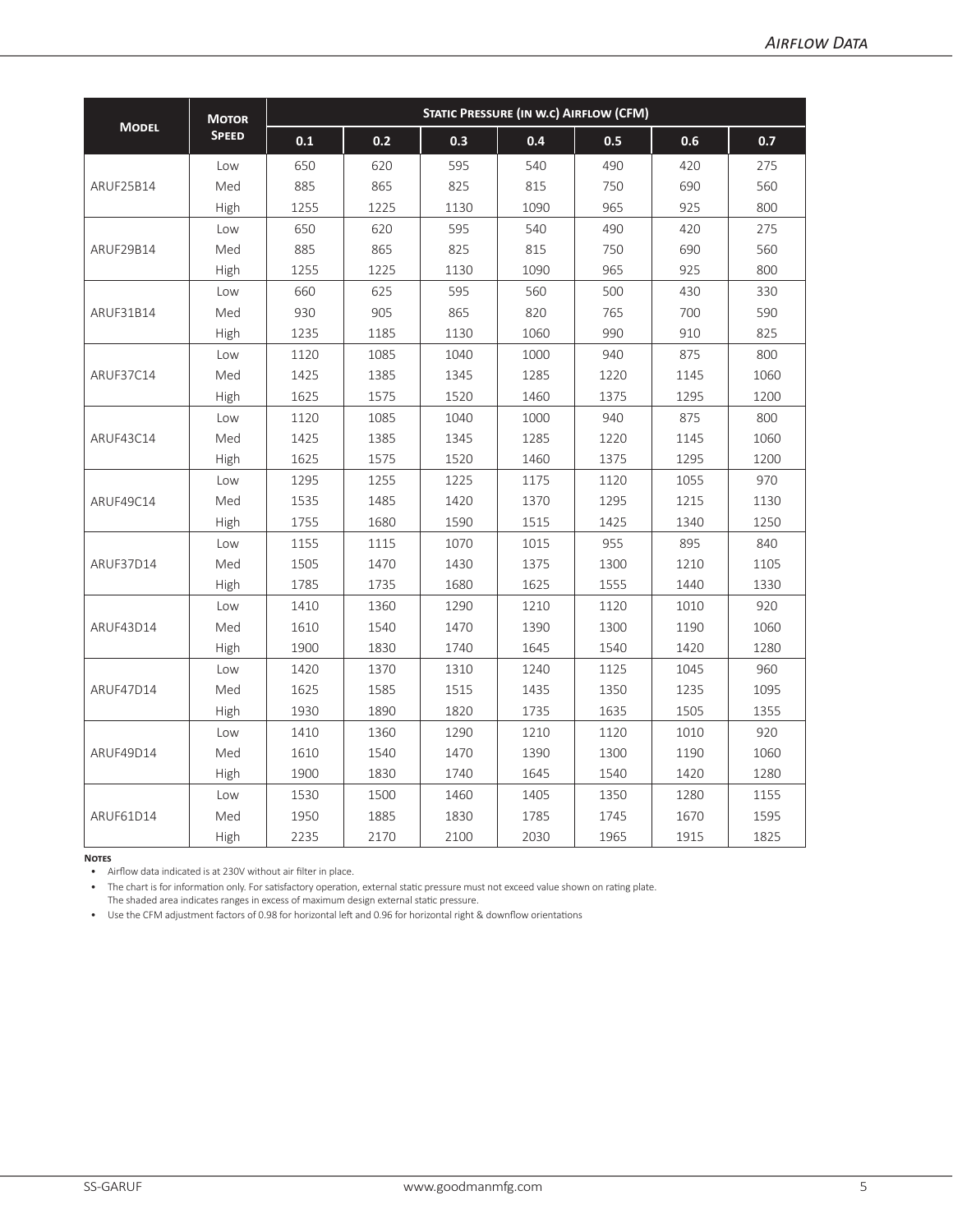| <b>HEATER KIT MODEL</b> |            | <b>CIRCUIT 1</b> |                  |                  |                                                                                                                                                                                                                   | <b>CIRCUIT 2</b>         | <b>SINGLE-POINT KIT</b>             |                          |                  |
|-------------------------|------------|------------------|------------------|------------------|-------------------------------------------------------------------------------------------------------------------------------------------------------------------------------------------------------------------|--------------------------|-------------------------------------|--------------------------|------------------|
|                         |            | <b>AMPS</b>      | MCA <sup>1</sup> | MOP <sup>2</sup> | <b>AMPS</b>                                                                                                                                                                                                       | MCA <sup>1</sup>         | MOP <sup>2</sup>                    | MCA <sup>1</sup>         | MOP <sup>2</sup> |
| ARUF25B14AC             |            | 0/0              | 2.2/2.2          | 15/15            | $\cdots$                                                                                                                                                                                                          | $\cdots$                 | $\hspace{0.05cm} \ldots$            | $\hspace{0.05cm} \ldots$ | $\cdots$         |
| <b>HKSX03XC-208V</b>    |            | 10.8             | 16               | 20               | $---$                                                                                                                                                                                                             | $---$                    | $---$                               | $---$                    | $---$            |
| <b>HKSX05XC-208V</b>    |            | 17.3             | 24               | 25               | ---                                                                                                                                                                                                               | $---$                    | $---$                               | ---                      | $---$            |
| <b>HKSX06XC-208V</b>    | No Breaker | 21.7             | 29               | 30               | $\cdots$                                                                                                                                                                                                          | $---$                    | $---$                               | ---                      | $\cdots$         |
| <b>HKSX08XC-208V</b>    |            | 28.9             | 38               | 40               | $---$                                                                                                                                                                                                             | $---$                    | ---                                 | ---                      | $---$            |
| <b>HKSX10XC-208V</b>    |            | 34.7             | 46               | 50               | $\hspace{0.05cm} \hspace{0.05cm} \hspace{0.05cm} \hspace{0.05cm} \hspace{0.05cm} \hspace{0.05cm} \hspace{0.05cm} \hspace{0.05cm} \hspace{0.05cm} \hspace{0.05cm} \hspace{0.05cm} \hspace{0.05cm} \hspace{0.05cm}$ | $---$                    | ---                                 | ---                      | ---              |
| <b>HKSC05XC-208V</b>    |            | 17.3             | 24               | 25               | $---$                                                                                                                                                                                                             | $\qquad \qquad - -$      | $---$                               | ---                      | ---              |
| HKSC08XC-208V           | Breaker    | 28.9             | 38               | 40               | $---$                                                                                                                                                                                                             | $---$                    | $---$                               | $---$                    | $---$            |
| <b>HKSC10XC-208V</b>    |            | 34.7             | 46               | 50               | $---$                                                                                                                                                                                                             | $---$                    | $\cdots$                            | $---$                    | $---$            |
| <b>HKSX03XC-240V</b>    |            | 12.5             | 18               | 20               | $---$                                                                                                                                                                                                             | $---$                    | $---$                               | $---$                    | $---$            |
| <b>HKSX05XC-240V</b>    |            | 20               | 27               | 30               |                                                                                                                                                                                                                   |                          |                                     |                          |                  |
| <b>HKSX06XC-240 V</b>   | No Breaker | 25               | 33               | 35               | ---                                                                                                                                                                                                               | $---$                    | ---                                 | ---                      | ---              |
| <b>HKSX08XC-240 V</b>   |            | 33.3             | 44               | 45               | ---                                                                                                                                                                                                               | ---                      | ---                                 | ---                      | $---$            |
| <b>HKSX10XC-240V</b>    |            | 40.0             | 52               | 60               | $-\cdots$                                                                                                                                                                                                         | $\hspace{0.05cm} ---$    | $---$                               | $-\cdots$                | $-\,--$          |
| <b>HKSC05XC-240 V</b>   |            | 20               | 27               | 30               | $---$                                                                                                                                                                                                             | $---$                    | $---$                               | ---                      | $---$            |
| HKSC08XC-240 V          | Breaker    | 33.3             | 44               | 45               | $---$                                                                                                                                                                                                             | $---$                    | $---$                               | ---                      | $---$            |
| <b>HKSC10XC-240 V</b>   |            | 40.0             | 52               | 60               | $\cdots$                                                                                                                                                                                                          | $---$                    | $---$                               | ---                      | $\cdots$         |
| ARUF29B14AC             |            | 0/0              | 2.2/2.2          | 15/15            | $---$                                                                                                                                                                                                             | $---$                    | $\cdots$ $\cdots$                   | $---$                    | $---$            |
| <b>HKSX03XC-208V</b>    |            | 10.8             | 16               | 20               | $\cdots$                                                                                                                                                                                                          | $---$                    | $---$                               | $---$                    | $-\,--$          |
| <b>HKSX05XC-208V</b>    |            | 17.3             | 24               | 25               | $---$                                                                                                                                                                                                             | $---$                    | $---$                               | ---                      | $---$            |
| <b>HKSX06XC-208V</b>    | No Breaker | 21.7             | 29               | 30               | $---$                                                                                                                                                                                                             | $---$                    | $---$                               | ---                      | $\cdots$         |
| <b>HKSX08XC-208V</b>    |            | 28.9             | 38               | 40               | $---$                                                                                                                                                                                                             | $---$                    | $---$                               | ---                      | $---$            |
| <b>HKSX10XC-208V</b>    |            | 34.7             | 46               | 50               | $\hspace{0.05cm}---\hspace{0.05cm}$                                                                                                                                                                               | $\hspace{0.05cm} ---$    | $-\,--$                             | $-\cdots$                | $-\,--$          |
| <b>HKSC05XC-208V</b>    |            | 17.3             | 24               | 25               | ---                                                                                                                                                                                                               | $---$                    | ---                                 | ---                      | ---              |
| HKSC08XC-208V           | Breaker    | 28.9             | 38               | 40               | ---                                                                                                                                                                                                               | $---$                    | ---                                 | ---                      | $---$            |
| <b>HKSC10XC-208V</b>    |            | 34.7             | 46               | 50               | $\cdots$                                                                                                                                                                                                          | $\frac{1}{2}$            | $\cdots$                            | $\overline{a}$           | $\overline{a}$   |
| <b>HKSX03XC-240V</b>    |            | 12.5             | 18               | 20               | $---$                                                                                                                                                                                                             | $---$                    | $---$                               | ---                      | $\cdots$         |
| <b>HKSX05XC-240V</b>    |            | 20               | 27               | 30               | $---$                                                                                                                                                                                                             | $---$                    | $---$                               | ---                      | $\cdots$         |
| HKSX06XC-240V           | No Breaker | 25               | 33               | 35               | ---                                                                                                                                                                                                               | $-\cdots$                | $---$                               |                          | $-\,--$          |
| <b>HKSX08XC-240 V</b>   |            | 33.3             | 44               | 45               | ---                                                                                                                                                                                                               | $-\cdots$                | $-\,--$                             | ---                      | $-\,--$          |
| <b>HKSX10XC-240 V</b>   |            | 40.0             | 52               | 60               | ---                                                                                                                                                                                                               | ---                      | ---                                 |                          |                  |
| <b>HKSC05XC-240V</b>    |            | 20               | 27               | 30               | $---$                                                                                                                                                                                                             | $---$                    | $\cdots$                            | $---$                    | $---$            |
| HKSC08XC-240V           | Breaker    | 33.3             | 44               | 45               | $---$                                                                                                                                                                                                             | $---$                    | $\cdots$                            | $---$                    | $---$            |
| <b>HKSC10XC-240 V</b>   |            | 40.0             | 52               | 60               | $\cdots$                                                                                                                                                                                                          | $-\, -\, -$              | $\cdots$ $\cdots$                   | $\cdots$                 | $\cdots$         |
| ARUF31B14AC             |            | 0/0              | 2.2/2.2          | 15/15            | $\cdots$                                                                                                                                                                                                          | $---$                    | $\hspace{0.05cm}---\hspace{0.05cm}$ | $---$                    | $---$            |
| <b>HKSX03XC-208V</b>    |            | 10.8             | 16               | 20               | ---                                                                                                                                                                                                               | $\qquad \qquad - \qquad$ | ---                                 | ---                      | ---              |
| <b>HKSX05XC-208V</b>    |            | 17.3             | 24               | 25               | ---                                                                                                                                                                                                               | $\qquad \qquad - \qquad$ | $---$                               | ---                      | ---              |
| <b>HKSX06XC-208V</b>    | No Breaker | 21.7             | 29               | 30               | $---$                                                                                                                                                                                                             | $---$                    | $---$                               | $---$                    | $---$            |
| <b>HKSX08XC-208 V</b>   |            | 28.9             | 38               | 40               | $---$                                                                                                                                                                                                             | $---$                    | $---$                               | $---$                    | $---$            |
| <b>HKSX10XC-208 V</b>   |            | 34.7             | 46               | 50               | $---$                                                                                                                                                                                                             | $---$                    | $---$                               | ---                      | $---$            |
| HKSC05XC-208V           |            | 17.3             | 24               | 25               | $---$                                                                                                                                                                                                             | $---$                    | $\cdots$                            | ---                      | $\cdots$         |
| HKSC08XC-208V           |            | 28.9             | 38               | 40               | $\cdots$                                                                                                                                                                                                          | $\cdots$                 | $---$                               | ---                      | $---$            |
| <b>HKSC10XC-208V</b>    | Breaker    | 34.7             | 46               | 50               | $\hspace{0.05cm} \ldots \hspace{0.05cm}$                                                                                                                                                                          | $-\cdots$                | $---$                               | $---$                    | $---$            |
| <b>HKSC15XA-208 V</b>   |            | 34.7             | 46               | 50               | 17.3                                                                                                                                                                                                              | 22                       | 25                                  | 67                       | 70               |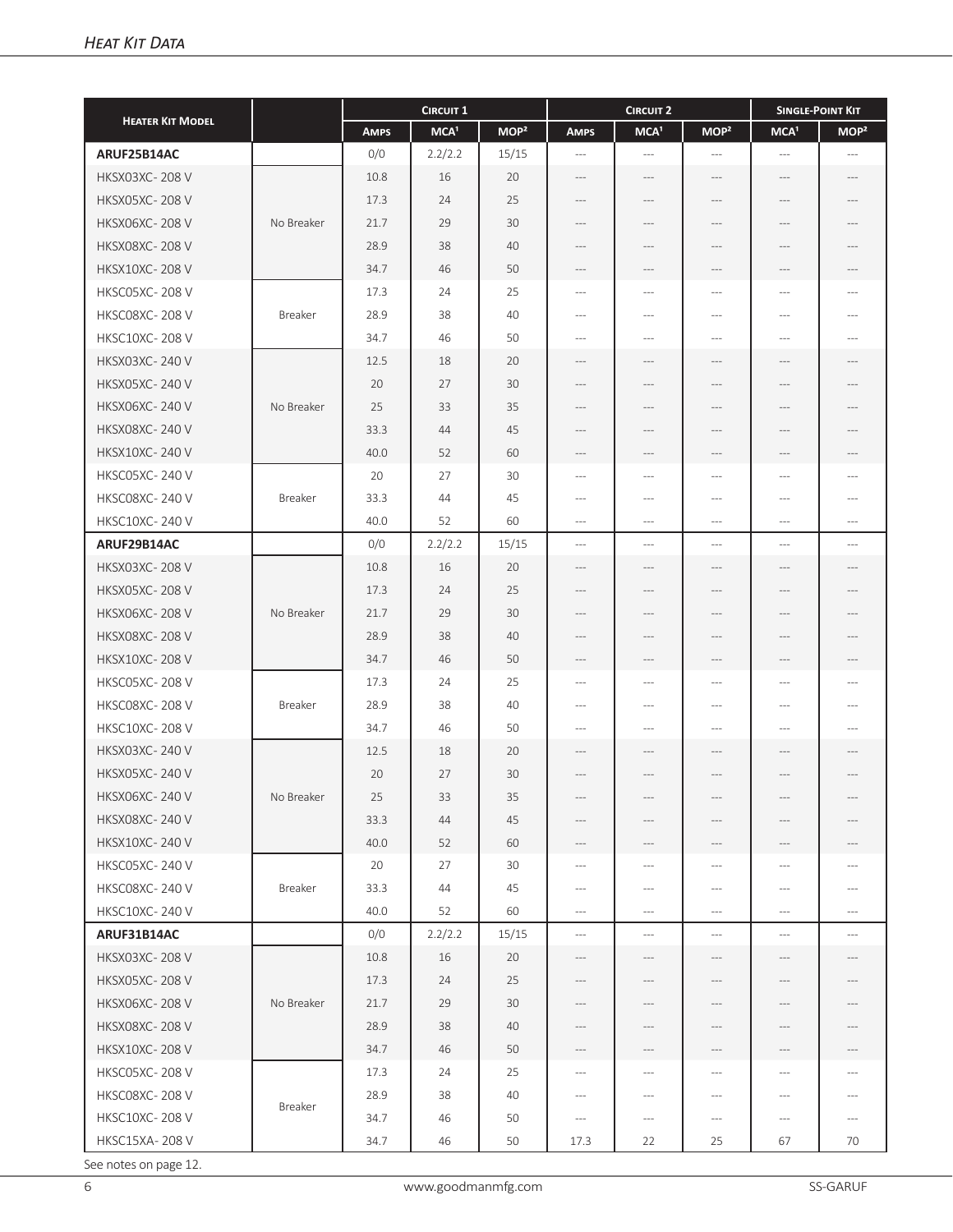|                         |            | <b>CIRCUIT 1</b> |                  |                  |                                     | <b>CIRCUIT 2</b>         |                                     | <b>SINGLE-POINT KIT</b>                                                                                                                                                                              |                                     |  |
|-------------------------|------------|------------------|------------------|------------------|-------------------------------------|--------------------------|-------------------------------------|------------------------------------------------------------------------------------------------------------------------------------------------------------------------------------------------------|-------------------------------------|--|
| <b>HEATER KIT MODEL</b> |            | <b>AMPS</b>      | MCA <sup>1</sup> | MOP <sup>2</sup> | <b>AMPS</b>                         | MCA <sup>1</sup>         | MOP <sup>2</sup>                    | MCA <sup>1</sup>                                                                                                                                                                                     | MOP <sup>2</sup>                    |  |
| <b>HKSX03XC-240V</b>    |            | 12.5             | 18               | 20               | $\cdots$                            | $-\, -\, -$              | $-\,--$                             | $-\cdots$                                                                                                                                                                                            | $\hspace{0.05cm}---\hspace{0.05cm}$ |  |
| <b>HKSX05XC-240V</b>    |            | 20               | 27               | 30               | ---                                 | $---$                    | $---$                               | $---$                                                                                                                                                                                                |                                     |  |
| <b>HKSX06XC-240 V</b>   | No Breaker | 25               | 33               | 35               | $---$                               | ---                      | $---$                               | ---                                                                                                                                                                                                  |                                     |  |
| <b>HKSX08XC-240 V</b>   |            | 33.3             | 44               | 45               | ---                                 | ---                      | ---                                 | ---                                                                                                                                                                                                  | ---                                 |  |
| <b>HKSX10XC-240 V</b>   |            | 40.0             | 52               | 60               | $-\, -\, -$                         | $-\, -\, -$              | $\cdots$                            | $-\cdots$                                                                                                                                                                                            | $-\,--$                             |  |
| <b>HKSC05XC-240 V</b>   |            | 20               | 27               | 30               | $---$                               | $---$                    | $\sim$                              | $\cdots$                                                                                                                                                                                             | ---                                 |  |
| <b>HKSC08XC-240V</b>    | Breaker    | 33.3             | 44               | 45               | $\hspace{0.05cm}---\hspace{0.05cm}$ | $---$                    | $---$                               | $\cdots$                                                                                                                                                                                             | $\overline{a}$                      |  |
| <b>HKSC10XC-240 V</b>   |            | 40.0             | 52               | 60               | $\hspace{0.05cm}---\hspace{0.05cm}$ | $---$                    | $---$                               | $\cdots$                                                                                                                                                                                             | $---$                               |  |
| <b>HKSC15XB-240 V</b>   |            | 40.0             | 52               | 60               | 20                                  | 25                       | 25                                  | 77                                                                                                                                                                                                   | 80                                  |  |
| ARUF37C14AD             |            | 0/0              | 3.6/3.6          | 15/15            | $\cdots$                            | $\qquad \qquad - -$      | $---$                               | $\ldots$                                                                                                                                                                                             | $\cdots$                            |  |
| <b>HKSX03XC-208V</b>    |            | 10.8             | 17               | 20               | $---$                               | $---$                    | $---$                               | $\cdots$                                                                                                                                                                                             | $---$                               |  |
| <b>HKSX05XC-208V</b>    |            | 17.3             | 25.2             | 30               | $---$                               | $---$                    | $---$                               | $\hspace{1.5cm} \hspace{1.5cm} \hspace{1.5cm} \hspace{1.5cm} \hspace{1.5cm} \hspace{1.5cm} \hspace{1.5cm} \hspace{1.5cm} \hspace{1.5cm} \hspace{1.5cm} \hspace{1.5cm} \hspace{1.5cm} \hspace{1.5cm}$ | $---$                               |  |
| <b>HKSX06XC-208V</b>    | No Breaker | 21.7             | 31               | 35               | $---$                               | $---$                    | $---$                               | $-\, -\, -$                                                                                                                                                                                          | $---$                               |  |
| <b>HKSX08XC-208V</b>    |            | 28.9             | 40               | 40               | $---$                               | $---$                    | ---                                 | ---                                                                                                                                                                                                  | ---                                 |  |
| <b>HKSX10XC-208V</b>    |            | 34.7             | 46.9             | 50               | $---$                               | $\overline{\phantom{a}}$ | $---$                               | ---                                                                                                                                                                                                  |                                     |  |
| <b>HKSC05XC-208V</b>    |            | 17.3             | 25.2             | 30               | $-\,--$                             | $---$                    | $---$                               | $\cdots$                                                                                                                                                                                             | $---$                               |  |
| <b>HKSC08XC-208V</b>    |            | 28.9             | 40               | 40               | $\cdots$                            | $---$                    | $\overline{a}$                      | $---$                                                                                                                                                                                                | $\cdots$                            |  |
| <b>HKSC10XC-208V</b>    |            | 34.7             | 46.9             | 50               | $\hspace{0.05cm} \ldots$            | $\cdots$                 | $\overline{a}$                      | $\hspace{0.05cm} \ldots$                                                                                                                                                                             | $\overline{a}$                      |  |
| <b>HKSC15XA-208V</b>    | Breaker    | 34.7             | 46.9             | 50               | 17.3                                | 22                       | 25                                  | 68.6                                                                                                                                                                                                 | 70                                  |  |
| HKSC19CA-208V           |            | 34.7             | 46.9             | 50               | 34.7                                | 43                       | 45                                  | 90.2                                                                                                                                                                                                 | 100                                 |  |
| HKSC15XF-208 V ^        |            | $\mathbf{O}$     | 3.6              | 15               | 30                                  | 38                       | 40                                  | $-\cdots$                                                                                                                                                                                            | $\hspace{0.05cm} \ldots$            |  |
| HKSC20XF-208 V ^        |            | $\mathbf{O}$     | 3.6              | 15               | 38                                  | 47                       | 50                                  | $-\cdots$                                                                                                                                                                                            | $---$                               |  |
| <b>HKSX03XC-240 V</b>   |            | 12.5             | 19               | 20               | $---$                               | $-\, -\, -$              | $---$                               | $-\, -\, -$                                                                                                                                                                                          | $---$                               |  |
| <b>HKSX05XC-240 V</b>   |            | 20               | 29               | 30               | $---$                               | $---$                    | $---$                               | $\qquad \qquad -$                                                                                                                                                                                    | $---$                               |  |
| <b>HKSX06XC-240 V</b>   | No Breaker | 25               | 35               | 35               | $---$                               | $---$                    | $---$                               | $\hspace{1.5cm} \hspace{1.5cm} \hspace{1.5cm} \hspace{1.5cm} \hspace{1.5cm} \hspace{1.5cm} \hspace{1.5cm} \hspace{1.5cm} \hspace{1.5cm} \hspace{1.5cm} \hspace{1.5cm} \hspace{1.5cm} \hspace{1.5cm}$ | $---$                               |  |
| <b>HKSX08XC-240V</b>    |            | 33.3             | 45.2             | 50               | $---$                               | ---                      | $---$                               |                                                                                                                                                                                                      |                                     |  |
| <b>HKSX10XC-240 V</b>   |            | 40               | 53.6             | 60               | $-\,--$                             | $---$                    | $---$                               | $-\cdots$                                                                                                                                                                                            | ---                                 |  |
| <b>HKSC05XC-240V</b>    |            | 20               | 29               | 30               | $---$                               | $---$                    | $---$                               | $\cdots$                                                                                                                                                                                             | $\qquad \qquad - -$                 |  |
| HKSC08XC-240 V          |            | 33.3             | 45.2             | 50               | $-\cdots$                           | $-\cdots$                | $---$                               | ---                                                                                                                                                                                                  | $-\, -\, -$                         |  |
| <b>HKSC10XC-240V</b>    |            | 40               | 53.6             | 60               | $\hspace{0.05cm} \ldots$            | $\hspace{0.05cm} \ldots$ | $\cdots$                            | $\cdots$                                                                                                                                                                                             | $\hspace{0.05cm} \ldots$            |  |
| <b>HKSC15XB-240 V</b>   | Breaker    | 40               | 53.6             | 60               | 20                                  | 25                       | 25                                  | 78.6                                                                                                                                                                                                 | 80                                  |  |
| <b>HKSC19CB-240 V</b>   |            | 40               | 53.6             | 60               | 40                                  | 50                       | 50                                  | 104                                                                                                                                                                                                  | 110                                 |  |
| HKSC15XF-240 V ^        |            | $\circ$          | 3.6              | 15               | 34.6                                | 43                       | 45                                  | $\hspace{0.05cm} \cdots$                                                                                                                                                                             | $-\,--$                             |  |
| HKSC20XF-240 V ^        |            | 0                | 3.6              | 15               | 43                                  | 54                       | 60                                  | $\hspace{0.05cm} \ldots$                                                                                                                                                                             | $-\,--$                             |  |
| ARUF37D14AD             |            | 0/0              | 3.6/3.6          | 15/15            | $-\,--$                             | $-\cdots$                | $\hspace{0.05cm}---\hspace{0.05cm}$ | $-\cdots$                                                                                                                                                                                            | $\cdots$                            |  |
| <b>HKSX03XC-208V</b>    |            | 10.8             | 17               | 20               | $---$                               | $-\, -\, -$              | $---$                               | $-\cdots$                                                                                                                                                                                            | $\hspace{0.05cm}---\hspace{0.05cm}$ |  |
| <b>HKSX05XC-208V</b>    |            | 17.3             | 25.2             | 30               | $\cdots$                            | $-\, -\, -$              | $\cdots$                            | $-\cdots$                                                                                                                                                                                            | $\cdots$                            |  |
| <b>HKSX06XC-208V</b>    | No Breaker | 21.7             | 31               | 35               | $\cdots$                            | $\cdots$                 | $---$                               | $\cdots$                                                                                                                                                                                             | $\cdots$                            |  |
| <b>HKSX08XC-208V</b>    |            | 28.9             | 40               | 40               | $---$                               | ---                      | ---                                 | $\cdots$                                                                                                                                                                                             |                                     |  |
| <b>HKSX10XC-208V</b>    |            | 34.7             | 46.9             | 50               | $\hspace{0.05cm} \ldots$            | $---$                    | $\qquad \qquad - -$                 | $\hspace{0.05cm} \cdots$                                                                                                                                                                             | $\cdots$                            |  |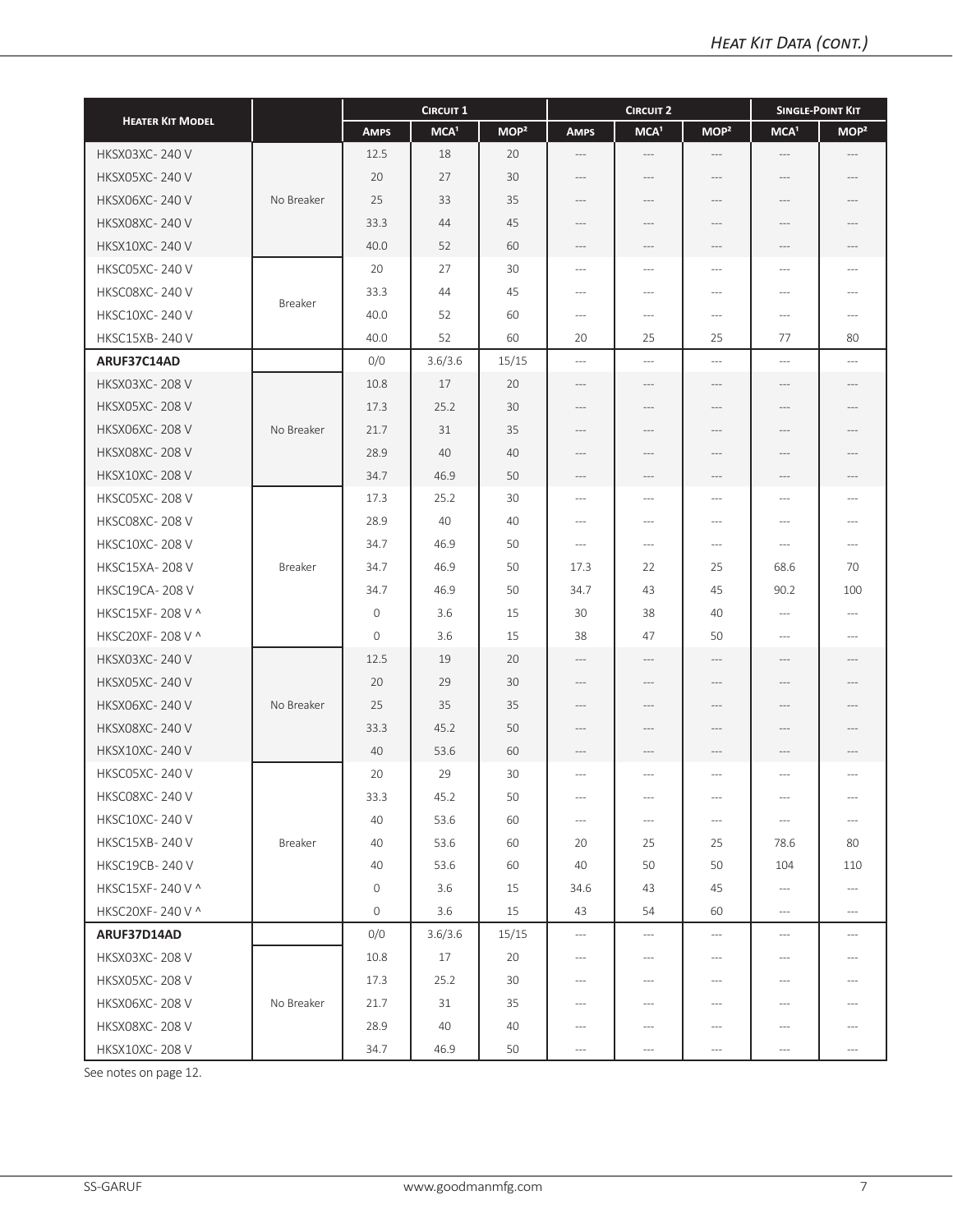|                         |            |              | <b>CIRCUIT 1</b> |                  |                                | <b>CIRCUIT 2</b>                                                                                                                                                                                                  |                  | <b>SINGLE-POINT KIT</b>                                                                                                                                                                              |                                                                                                                                                                                                      |
|-------------------------|------------|--------------|------------------|------------------|--------------------------------|-------------------------------------------------------------------------------------------------------------------------------------------------------------------------------------------------------------------|------------------|------------------------------------------------------------------------------------------------------------------------------------------------------------------------------------------------------|------------------------------------------------------------------------------------------------------------------------------------------------------------------------------------------------------|
| <b>HEATER KIT MODEL</b> |            | <b>AMPS</b>  | MCA <sup>1</sup> | MOP <sup>2</sup> | <b>AMPS</b>                    | MCA <sup>1</sup>                                                                                                                                                                                                  | MOP <sup>2</sup> | MCA <sup>1</sup>                                                                                                                                                                                     | MOP <sup>2</sup>                                                                                                                                                                                     |
| HKSC05XC-208 V          |            | 17.3         | 25.2             | 30               | $---$                          | $---$                                                                                                                                                                                                             | $---$            | $\cdots$                                                                                                                                                                                             | $---$                                                                                                                                                                                                |
| <b>HKSC08XC-208V</b>    |            | 28.9         | 40               | 40               | $---$                          | $---$                                                                                                                                                                                                             | $---$            | $---$                                                                                                                                                                                                | $---$                                                                                                                                                                                                |
| <b>HKSC10XC-208V</b>    |            | 34.7         | 46.9             | 50               | $\hspace{0.05cm} \ldots$       | $\cdots$                                                                                                                                                                                                          | $---$            | $\cdots$                                                                                                                                                                                             | $-\,--$                                                                                                                                                                                              |
| <b>HKSC15XA-208V</b>    | Breaker    | 34.7         | 46.9             | 50               | 17.3                           | 22                                                                                                                                                                                                                | 25               | 68.6                                                                                                                                                                                                 | 70                                                                                                                                                                                                   |
| <b>HKSC20DA-208V</b>    |            | 34.7         | 46.9             | 50               | 34.7                           | 43                                                                                                                                                                                                                | 45               | 90.2                                                                                                                                                                                                 | 100                                                                                                                                                                                                  |
| HKSC15XF-208 V ^        |            | $\mathbf{0}$ | 3.6              | 15               | 30                             | 38                                                                                                                                                                                                                | 40               | $\cdots$                                                                                                                                                                                             | $---$                                                                                                                                                                                                |
| HKSC20XF-208 V ^        |            | $\mathbf{0}$ | 3.6              | 15               | 38                             | 47                                                                                                                                                                                                                | 50               | $---$                                                                                                                                                                                                | $---$                                                                                                                                                                                                |
| <b>HKSX03XC-240V</b>    |            | 12.5         | 19               | 20               | $---$                          | $\cdots$                                                                                                                                                                                                          | $---$            | $---$                                                                                                                                                                                                | $---$                                                                                                                                                                                                |
| <b>HKSX05XC-240V</b>    |            | 20           | 29               | 30               | $---$                          | $\hspace{0.05cm}---\hspace{0.05cm}$                                                                                                                                                                               | $\cdots$         | $---$                                                                                                                                                                                                | $\cdots$                                                                                                                                                                                             |
| <b>HKSX06XC-240 V</b>   | No Breaker | 25           | 35               | 35               | $---$                          | $---$                                                                                                                                                                                                             | $---$            | $\cdots$                                                                                                                                                                                             | $\cdots$                                                                                                                                                                                             |
| <b>HKSX08XC-240 V</b>   |            | 33.3         | 45.2             | 50               | $---$                          | ---                                                                                                                                                                                                               | ---              |                                                                                                                                                                                                      | ---                                                                                                                                                                                                  |
| <b>HKSX10XC-240 V</b>   |            | 40           | 53.6             | 60               | $\hspace{0.05cm} \textbf{---}$ | ---                                                                                                                                                                                                               | ---              | ---                                                                                                                                                                                                  | ---                                                                                                                                                                                                  |
| <b>HKSC05XC-240 V</b>   |            | 20           | 29               | 30               | $---$                          | $---$                                                                                                                                                                                                             | ---              | $---$                                                                                                                                                                                                | $---$                                                                                                                                                                                                |
| <b>HKSC08XC-240V</b>    |            | 33.3         | 45.2             | 50               | $---$                          | $---$                                                                                                                                                                                                             | $---$            | $\cdots$                                                                                                                                                                                             | $---$                                                                                                                                                                                                |
| <b>HKSC10XC-240 V</b>   |            | 40           | 53.6             | 60               | $\hspace{0.05cm} \ldots$       | $\cdots$                                                                                                                                                                                                          | $\cdots$         | $\hspace{0.05cm} -\hspace{0.05cm} -\hspace{0.05cm}$                                                                                                                                                  | $---$                                                                                                                                                                                                |
| <b>HKSC15XB-240 V</b>   | Breaker    | 40           | 53.6             | 60               | 20                             | 25                                                                                                                                                                                                                | 25               | 78.6                                                                                                                                                                                                 | 80                                                                                                                                                                                                   |
| <b>HKSC20DB-240V</b>    |            | 40           | 53.6             | 60               | 40                             | 50                                                                                                                                                                                                                | 50               | 104                                                                                                                                                                                                  | 110                                                                                                                                                                                                  |
| HKSC15XF-240 V ^        |            | $\mathbf{0}$ | 3.6              | 15               | 34.6                           | 43                                                                                                                                                                                                                | 45               | $-\cdots$                                                                                                                                                                                            | $\cdots$                                                                                                                                                                                             |
| HKSC20XF-240 V ^        |            | $\mathbf{0}$ | 3.6              | 15               | 43                             | 54                                                                                                                                                                                                                | 60               | $\cdots$                                                                                                                                                                                             | $---$                                                                                                                                                                                                |
| ARUF43C14AD             |            | 0/0          | 3.6/3.6          | 15/15            | $---$                          | $---$                                                                                                                                                                                                             | $\cdots$         | $\cdots$                                                                                                                                                                                             | $\cdots$                                                                                                                                                                                             |
| <b>HKSX03XC-208V</b>    |            | 10.8         | 17               | 20               | $---$                          | $---$                                                                                                                                                                                                             | $---$            | $---$                                                                                                                                                                                                | $---$                                                                                                                                                                                                |
| <b>HKSX05XC-208V</b>    |            | 17.3         | 25.2             | 30               | $---$                          | ---                                                                                                                                                                                                               | $---$            | $---$                                                                                                                                                                                                | $---$                                                                                                                                                                                                |
| <b>HKSX06XC-208V</b>    | No Breaker | 21.7         | 31               | 35               | $---$                          | $---$                                                                                                                                                                                                             | ---              | $\hspace{1.5cm} \hspace{1.5cm} \hspace{1.5cm} \hspace{1.5cm} \hspace{1.5cm} \hspace{1.5cm} \hspace{1.5cm} \hspace{1.5cm} \hspace{1.5cm} \hspace{1.5cm} \hspace{1.5cm} \hspace{1.5cm} \hspace{1.5cm}$ | $---$                                                                                                                                                                                                |
| <b>HKSX08XC-208V</b>    |            | 28.9         | 40               | 40               | $---$                          | $\cdots$                                                                                                                                                                                                          | $---$            | $---$                                                                                                                                                                                                | $\cdots$                                                                                                                                                                                             |
| <b>HKSX10XC-208V</b>    |            | 34.7         | 46.9             | 50               | $-\cdots$                      | $-\cdots$                                                                                                                                                                                                         | $---$            | $-\cdots$                                                                                                                                                                                            | $-\,--$                                                                                                                                                                                              |
| HKSC05XC-208 V          |            | 17.3         | 25.2             | 30               | $\cdots$                       | $---$                                                                                                                                                                                                             | $---$            | $\cdots$                                                                                                                                                                                             | $---$                                                                                                                                                                                                |
| <b>HKSC08XC-208V</b>    |            | 28.9         | 40               | 40               | $---$                          | $---$                                                                                                                                                                                                             | ---              | ---                                                                                                                                                                                                  | $---$                                                                                                                                                                                                |
| <b>HKSC10XC-208V</b>    |            | 34.7         | 46.9             | 50               | $---$                          | $---$                                                                                                                                                                                                             | $---$            | $\cdots$                                                                                                                                                                                             | $---$                                                                                                                                                                                                |
| HKSC15XA-208 V          | Breaker    | 34.7         | 46.9             | 50               | 17.3                           | 22                                                                                                                                                                                                                | 25               | 68.6                                                                                                                                                                                                 | 70                                                                                                                                                                                                   |
| <b>HKSC19CA-208 V</b>   |            | 34.7         | 46.9             | 50               | 34.7                           | 43                                                                                                                                                                                                                | 45               | 90.2                                                                                                                                                                                                 | 100                                                                                                                                                                                                  |
| HKSC15XF-208 V ^        |            | $\mathbf 0$  | 3.6              | 15               | 30                             | 38                                                                                                                                                                                                                | 40               | $-\cdots$                                                                                                                                                                                            | $\cdots$                                                                                                                                                                                             |
| HKSC20XF-208 V ^        |            | $\circ$      | 3.6              | 15               | 38                             | 47                                                                                                                                                                                                                | 50               | $\cdots$                                                                                                                                                                                             | $\hspace{0.05cm}---\hspace{0.05cm}$                                                                                                                                                                  |
| <b>HKSX03XC-240V</b>    |            | 12.5         | 19               | 20               | $-\, -\, -$                    | $\hspace{0.05cm} \hspace{0.05cm} \hspace{0.05cm} \hspace{0.05cm} \hspace{0.05cm} \hspace{0.05cm} \hspace{0.05cm} \hspace{0.05cm} \hspace{0.05cm} \hspace{0.05cm} \hspace{0.05cm} \hspace{0.05cm} \hspace{0.05cm}$ | ---              | $-\cdots$                                                                                                                                                                                            | $-\, -\, -$                                                                                                                                                                                          |
| <b>HKSX05XC-240 V</b>   |            | 20           | 29               | 30               | $---$                          | $-\cdots$                                                                                                                                                                                                         | ---              | $-\cdots$                                                                                                                                                                                            | $---$                                                                                                                                                                                                |
| <b>HKSX06XC-240 V</b>   | No Breaker | 25           | 35               | 35               | $---$                          | $\cdots$                                                                                                                                                                                                          | $-\,--$          | $-\, -\, -$                                                                                                                                                                                          | $\hspace{1.5cm} \hspace{1.5cm} \hspace{1.5cm} \hspace{1.5cm} \hspace{1.5cm} \hspace{1.5cm} \hspace{1.5cm} \hspace{1.5cm} \hspace{1.5cm} \hspace{1.5cm} \hspace{1.5cm} \hspace{1.5cm} \hspace{1.5cm}$ |
| <b>HKSX08XC-240V</b>    |            | 33.3         | 45.2             | 50               | $-\,--$                        | $\cdots$                                                                                                                                                                                                          | $-\,--$          | $-\cdots$                                                                                                                                                                                            | $-\,--$                                                                                                                                                                                              |
| <b>HKSX10XC-240V</b>    |            | 40           | 53.6             | 60               | $-\cdots$                      | $\cdots$                                                                                                                                                                                                          | $-\,--$          | $-\cdots$                                                                                                                                                                                            | $\hspace{0.05cm} \ldots$                                                                                                                                                                             |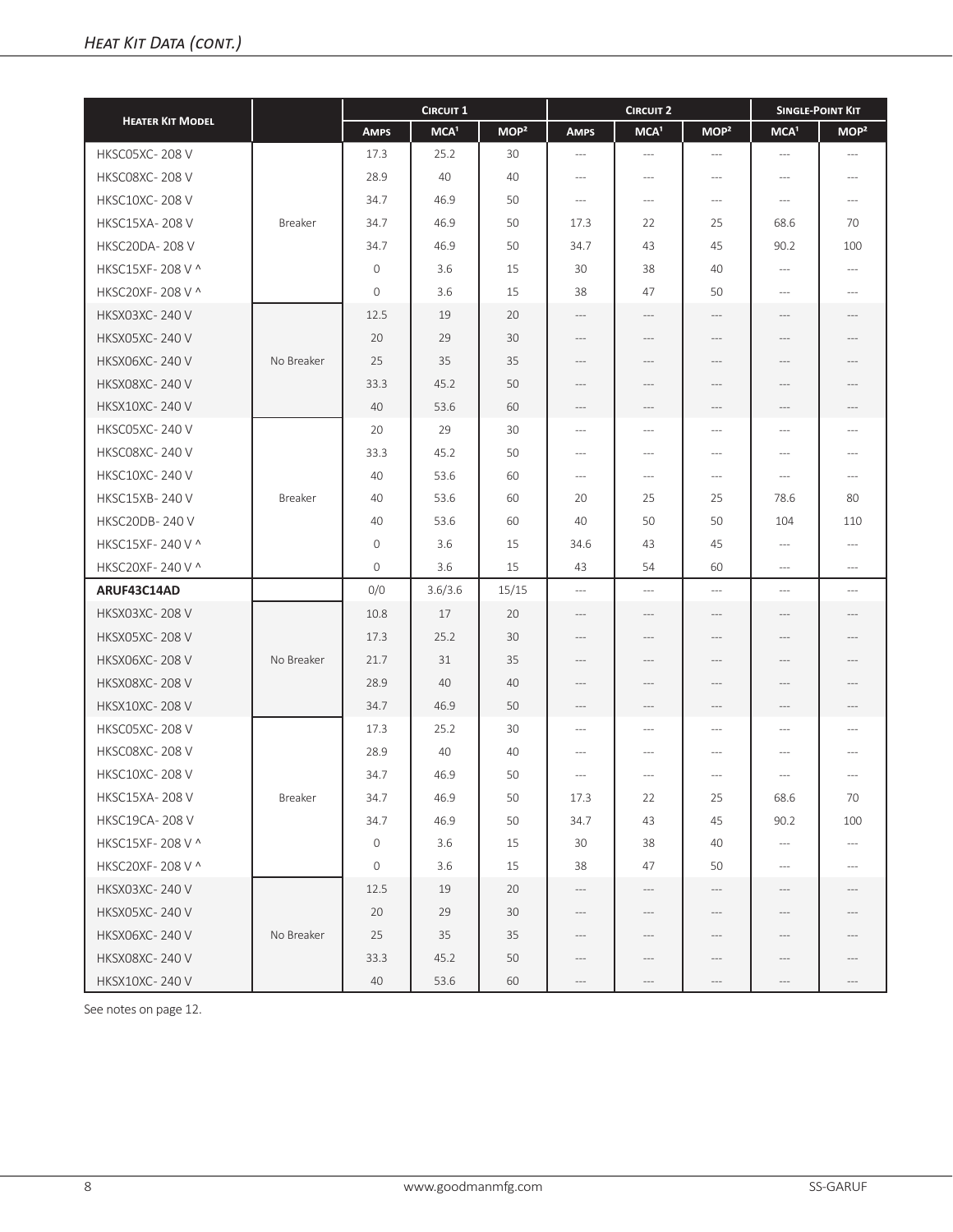|                         |            |                     | <b>CIRCUIT 1</b> |                  |                                     | <b>CIRCUIT 2</b> |                                     | <b>SINGLE-POINT KIT</b>  |                                     |
|-------------------------|------------|---------------------|------------------|------------------|-------------------------------------|------------------|-------------------------------------|--------------------------|-------------------------------------|
| <b>HEATER KIT MODEL</b> |            | <b>AMPS</b>         | MCA <sup>1</sup> | MOP <sup>2</sup> | <b>AMPS</b>                         | MCA <sup>1</sup> | MOP <sup>2</sup>                    | MCA <sup>1</sup>         | MOP <sup>2</sup>                    |
| <b>HKSC05XC-240V</b>    |            | 20                  | 29               | 30               | $-\,--$                             | $-\cdots$        | $---$                               | $\cdots$                 | $---$                               |
| <b>HKSC08XC-240 V</b>   |            | 33.3                | 45.2             | 50               | $---$                               | $---$            | $---$                               | $\cdots$                 | $---$                               |
| <b>HKSC10XC-240 V</b>   |            | 40                  | 53.6             | 60               | $-\,--$                             | $--$             | ---                                 | $-\cdots$                | $---$                               |
| <b>HKSC15XB-240 V</b>   | Breaker    | 40                  | 53.6             | 60               | 20                                  | 25               | 25                                  | 78.6                     | 80                                  |
| <b>HKSC19CB-240V</b>    |            | 40                  | 53.6             | 60               | 40                                  | 50               | 50                                  | 104                      | 110                                 |
| HKSC15XF-240 V ^        |            | $\mathsf{O}\xspace$ | 3.6              | 15               | 34.6                                | 43               | 45                                  | $-\cdots$                | $---$                               |
| HKSC20XF-240 V ^        |            | $\mathbf{0}$        | 3.6              | 15               | 43                                  | 54               | 60                                  | $\hspace{0.05cm} \ldots$ | $---$                               |
| ARUF43D14AC             |            | 0/0                 | 4/4              | 15/15            | $\hspace{0.05cm} \ldots$            | $---$            | $---$                               | $\cdots$                 | $\cdots$                            |
| <b>HKSX03XC-208V</b>    |            | 10.8                | 18               | 20               | $---$                               | $---$            | $---$                               | $-\cdots$                | $\cdots$                            |
| <b>HKSX05XC-208V</b>    |            | 17.3                | 26               | 30               | $---$                               | ---              | $---$                               | $-\cdots$                | ---                                 |
| <b>HKSX06XC-208V</b>    | No Breaker | 21.7                | 31               | 35               | $\cdots$                            | ---              | $---$                               | ---                      | ---                                 |
| <b>HKSX08XC-208V</b>    |            | 28.9                | 40.5             | 45               | $---$                               | ---              | ---                                 | $---$                    | $---$                               |
| <b>HKSX10XC-208V</b>    |            | 34.7                | 48               | 50               | $-\cdots$                           | ---              | ---                                 | ---                      |                                     |
| <b>HKSC05XC-208V</b>    |            | 17.3                | 26               | 30               | $---$                               | $---$            | $---$                               | $\cdots$                 | $---$                               |
| <b>HKSC08XC-208V</b>    |            | 28.9                | 40.5             | 45               | $---$                               | ---              | ---                                 | $\cdots$                 | $---$                               |
| <b>HKSC10XC-208V</b>    |            | 34.7                | 48               | 50               | $\hspace{0.05cm}---\hspace{0.05cm}$ | $--$             | $---$                               | $\cdots$                 | $\hspace{0.05cm}---\hspace{0.05cm}$ |
| <b>HKSC15XA-208V</b>    | Breaker    | 34.7                | 48               | 50               | 17.3                                | 22               | 25                                  | 69                       | 70                                  |
| <b>HKSC20DA-208V</b>    |            | 34.7                | 48               | 50               | 34.7                                | 43               | 45                                  | 91                       | 100                                 |
| HKSC15XF-208 V ^        |            | $\circ$             | $\overline{4}$   | 15               | 30                                  | 38               | 40                                  | $\hspace{0.05cm} \ldots$ | $---$                               |
| HKSC20XF-208 V ^        |            | $\mathbf{0}$        | $\overline{4}$   | 15               | 38                                  | 47               | 50                                  | $---$                    | $---$                               |
| <b>HKSX03XC-240 V</b>   |            | 12.5                | 20               | 20               | $---$                               | $-\, -\, -$      | $\cdots$                            | $-\cdots$                | $\cdots$                            |
| <b>HKSX05XC-240 V</b>   |            | 20                  | 29               | 30               | $---$                               | $---$            | $---$                               | $---$                    | $---$                               |
| <b>HKSX06XC-240 V</b>   | No Breaker | 25                  | 36               | 40               | $\cdots$                            | ---              | $---$                               | $---$                    | ---                                 |
| <b>HKSX08XC-240 V</b>   |            | 33.3                | 46               | 50               | $---$                               | ---              | $---$                               | $---$                    | $---$                               |
| <b>HKSX10XC-240 V</b>   |            | 40                  | 54               | 60               | $-\cdots$                           | ---              | $\hspace{0.05cm}---\hspace{0.05cm}$ | $-\cdots$                | $-\,--$                             |
| HKSC05XC-240V           |            | 20                  | 29               | 30               | $---$                               | $---$            | $---$                               | $\cdots$                 | $---$                               |
| HKSC08XC-240V           |            | 33.3                | 46               | 50               | $\cdots$                            | $---$            | $---$                               | $\cdots$                 |                                     |
| <b>HKSC10XC-240V</b>    |            | 40                  | 54               | 60               | $\cdots$                            | ---              | ---                                 | $\cdots$                 | $---$                               |
| HKSC15XB-240V           | Breaker    | 40                  | 54               | 60               | 20                                  | 25               | 25                                  | 79                       | 80                                  |
| <b>HKSC20DB-240 V</b>   |            | 40                  | 54               | 60               | 40                                  | 50               | 50                                  | 104                      | 110                                 |
| HKSC15XF-240 V ^        |            | $\mathsf{O}\xspace$ | 4                | 15               | 34.6                                | 43               | 45                                  | $\hspace{0.05cm} \cdots$ | $\hspace{0.05cm} \ldots$            |
| HKSC20XF-240 V ^        |            | $\mathbf 0$         | $\overline{4}$   | 15               | 43                                  | 54               | 60                                  | $\hspace{0.05cm} \ldots$ | $\cdots$                            |
| ARUF47D14AC             |            | 0/0                 | 4/4              | 15/15            | $\hspace{0.05cm}---\hspace{0.05cm}$ | $-\, -\, -$      | $\cdots$                            | $\hspace{0.05cm} \ldots$ | $\cdots$                            |
| <b>HKSX03XC-208V</b>    |            | 10.8                | 18               | 20               | $---$                               | $---$            | $\cdots$                            | $-\, -\, -$              | $---$                               |
| <b>HKSX05XC-208V</b>    |            | 17.3                | 26               | 30               | ---                                 |                  |                                     | $---$                    |                                     |
| <b>HKSX06XC-208V</b>    | No Breaker | 21.7                | 31               | 35               | $\cdots$                            | ---              | ---                                 | $---$                    |                                     |
| <b>HKSX08XC-208 V</b>   |            | 28.9                | 40.5             | 45               | $---$                               | $---$            | $---$                               | $---$                    |                                     |
| <b>HKSX10XC-208V</b>    |            | 34.7                | 48               | 50               | $---$                               | ---              | $\cdots$                            | $-\cdots$                | $\qquad \qquad - -$                 |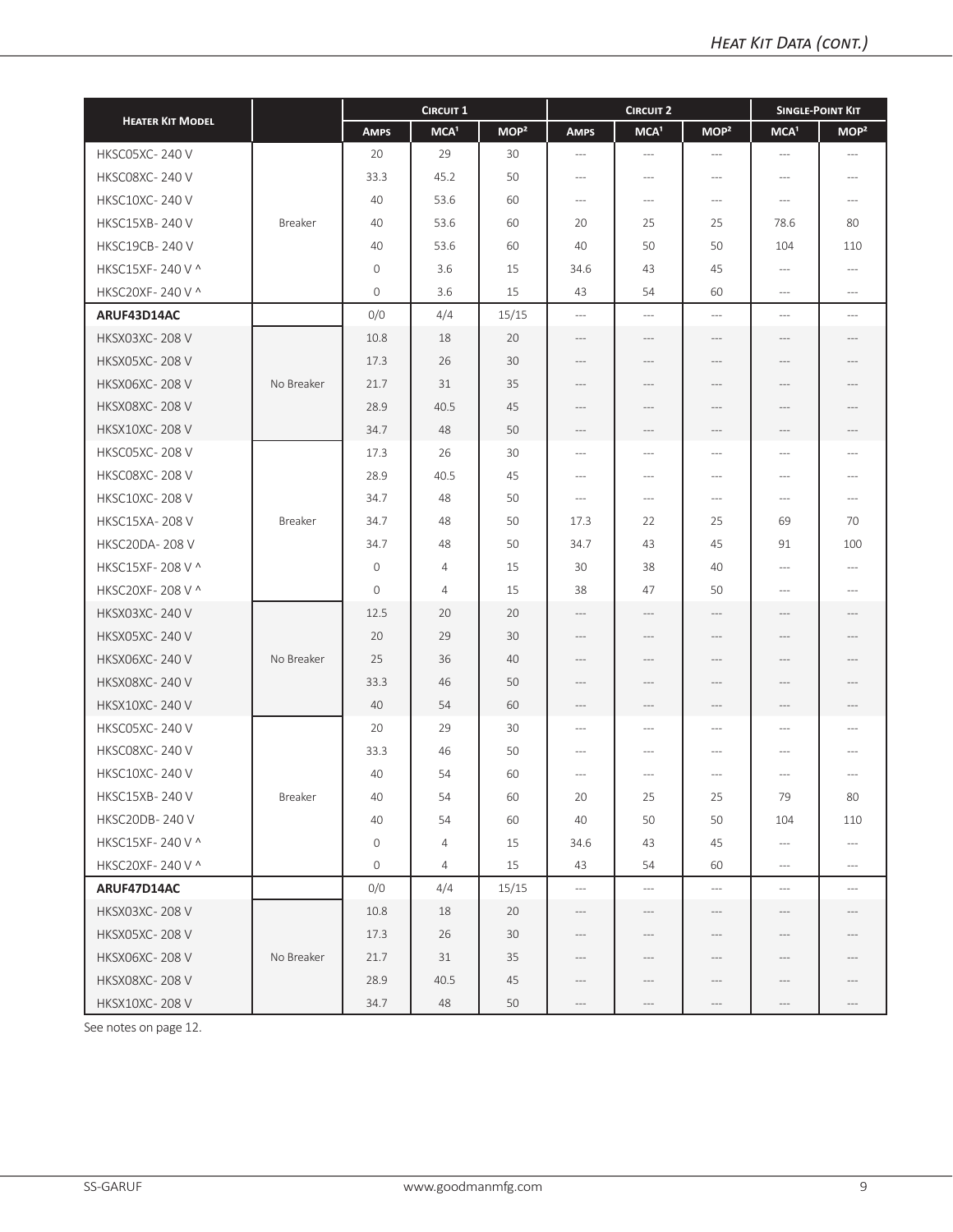| <b>HEATER KIT MODEL</b> |            | <b>CIRCUIT 1</b> |                  |                  |                      | <b>CIRCUIT 2</b>                                                     | <b>SINGLE-POINT KIT</b> |                     |                                     |
|-------------------------|------------|------------------|------------------|------------------|----------------------|----------------------------------------------------------------------|-------------------------|---------------------|-------------------------------------|
|                         |            | <b>AMPS</b>      | MCA <sup>1</sup> | MOP <sup>2</sup> | <b>AMPS</b>          | MCA <sup>1</sup>                                                     | MOP <sup>2</sup>        | MCA <sup>1</sup>    | MOP <sup>2</sup>                    |
| <b>HKSC05XC-208V</b>    |            | 17.3             | 26               | 30               | $---$                | $---$                                                                | $---$                   | $---$               | $---$                               |
| <b>HKSC08XC-208V</b>    |            | 28.9             | 40.5             | 45               | $---$                | $---$                                                                | $\cdots$                | $---$               | $---$                               |
| <b>HKSC10XC-208V</b>    |            | 34.7             | 48               | 50               | $\cdots$             | $---$                                                                | $---$                   | $---$               | $---$                               |
| <b>HKSC15XA-208V</b>    | Breaker    | 34.7             | 48               | 50               | 17.3                 | 22                                                                   | 25                      | 69                  | 70                                  |
| <b>HKSC20DA-208V</b>    |            | 34.7             | 48               | 50               | 34.7                 | 44                                                                   | 45                      | 91                  | 100                                 |
| HKSC15XF-208 V ^        |            | $\mathbf 0$      | $\overline{4}$   | 15               | 30                   | 38                                                                   | 40                      | ---                 | $---$                               |
| HKSC20XF-208 V ^        |            | $\mathbf{O}$     | 4                | 15               | 38                   | 47                                                                   | 50                      | $---$               | $---$                               |
| <b>HKSX03XC-240 V</b>   |            | 12.5             | 20               | 20               | $---$                | $---$                                                                | $-\,--$                 | ---                 | $---$                               |
| <b>HKSX05XC-240 V</b>   |            | 20               | 29               | 30               | $\cdots$             | $---$                                                                | $---$                   | ---                 | $---$                               |
| <b>HKSX06XC-240 V</b>   | No Breaker | 25               | 36               | 40               | $---$                | $---$                                                                | $---$                   | ---                 | $---$                               |
| <b>HKSX08XC-240 V</b>   |            | 33.3             | 46               | 50               | ---                  | ---                                                                  | ---                     | ---                 | $---$                               |
| <b>HKSX10XC-240 V</b>   |            | 40               | 54               | 60               | ---                  | $---$                                                                | ---                     | ---                 | ---                                 |
| <b>HKSC05XC-240V</b>    |            | 20               | 29               | 30               | $---$                | $---$                                                                | $---$                   | ---                 | $---$                               |
| <b>HKSC08XC-240 V</b>   |            | 33.3             | 46               | 50               | $---$                | $---$                                                                | $\cdots$                | $---$               | $---$                               |
| <b>HKSC10XC-240 V</b>   |            | 40               | 54               | 60               | $---$                | $\cdots$                                                             | $\cdots$ $\cdots$       | $---$               | $\hspace{0.05cm}---\hspace{0.05cm}$ |
| <b>HKSC15XB-240 V</b>   | Breaker    | 40               | 54               | 60               | 20                   | 25                                                                   | 25                      | 79                  | 80                                  |
| <b>HKSC20DB-240V</b>    |            | 40               | 54               | 60               | 40                   | 50                                                                   | 50                      | 104                 | 110                                 |
| HKSC15XF-240 V ^        |            | $\mathbf 0$      | 4                | 15               | 34.6                 | 43                                                                   | 45                      | $\cdots$            | $\hspace{0.05cm}---\hspace{0.05cm}$ |
| HKSC20XF-240 V ^        |            | $\mathbf{0}$     | $\overline{4}$   | 15               | 43                   | 54                                                                   | 60                      | ---                 | $---$                               |
| ARUF49C14AD             |            | 0/0              | 4/4              | 15/15            | $\overline{a}$       | $---$                                                                | $\cdots$                | $\overline{a}$      | $---$                               |
| <b>HKSX03XC-208V</b>    |            | 10.8             | 17               | 20               | $\cdots$             | $---$                                                                | $---$                   | ---                 | $\cdots$                            |
| <b>HKSX05XC-208V</b>    |            | 17.3             | 26               | 30               | $---$                | $---$                                                                | $---$                   | ---                 | $---$                               |
| <b>HKSX06XC-208V</b>    | No Breaker | 21.7             | 31               | 35               | ---                  | ---                                                                  | ---                     | ---                 | $---$                               |
| <b>HKSX08XC-208V</b>    |            | 28.9             | 40               | 40               | $---$                | $---$                                                                | $---$                   | $---$               | $---$                               |
| <b>HKSX10XC-208V</b>    |            | 34.7             | 47               | 50               | $-\, -\, -$          | $\hspace{0.05cm} ---$                                                | $-\,--$                 | ---                 | $-\,--$                             |
| <b>HKSC05XC-208V</b>    |            | 17.3             | 26               | 30               | $---$                | $---$                                                                | $\cdots$                | $---$               | $---$                               |
| HKSC08XC-208V           |            | 28.9             | 40               | 40               | $---$                | $---$                                                                | $---$                   | ---                 | $\cdots$                            |
| <b>HKSC10XC-208V</b>    |            | 34.7             | 47               | 50               | $---$                | $---$                                                                | $---$                   | $---$               | $---$                               |
| <b>HKSC15XA-208V</b>    | Breaker    | 34.7             | 47               | 50               | 17.3                 | 22                                                                   | 25                      | 69                  | 70                                  |
| <b>HKSC19CA-208 V</b>   |            | 34.7             | 47               | 50               | 34.7                 | 43                                                                   | 45                      | 91                  | 100                                 |
| HKSC15XF-208 V ^        |            | $\circ$          | $\overline{4}$   | 15               | 30                   | 38                                                                   | 40                      | $\cdots$            | $\cdots$                            |
| HKSC20XF-208 V ^        |            | $\circ$          | 4                | 15               | 38                   | 47                                                                   | 50                      | $---$               | $\cdots$                            |
| <b>HKSX03XC-240V</b>    |            | 12.5             | 20               | 20               | $\hspace{0.05cm}---$ | $-\cdots$                                                            | $-\,--$                 | $-\cdots$           | $\hspace{0.05cm}---$                |
| <b>HKSX05XC-240V</b>    |            | 20               | 29               | 30               | $---$                | $-\, -\, -$                                                          | $-\,--$                 | $\qquad \qquad - -$ | $-\,--$                             |
| <b>HKSX06XC-240 V</b>   | No Breaker | 25               | 35               | 40               | ---                  | $---$                                                                | ---                     |                     | ---                                 |
| <b>HKSX08XC-240 V</b>   |            | 33.3             | 46               | 50               | $\cdots$             | $\hspace{0.05cm} -\hspace{0.05cm} -\hspace{0.05cm} -\hspace{0.05cm}$ | $---$                   | ---                 | ---                                 |
| <b>HKSX10XC-240 V</b>   |            | 40               | 54               | 60               | ---                  | ---                                                                  | ---                     | ---                 |                                     |
| <b>HKSC05XC-240V</b>    |            | 20               | 29               | 30               | $\cdots$             | $---$                                                                | $---$                   | $---$               | $---$                               |
| HKSC08XC-240V           |            | 33.3             | 46               | 50               | $---$                | $---$                                                                | $---$                   | ---                 | $\cdots$                            |
| <b>HKSC10XC-240V</b>    |            | 40               | 54               | 60               | $-\,--$              | $-\, -\, -$                                                          | $\cdots$ $\cdots$       | $  -$               | $\cdots$                            |
| HKSC15XB-240 V          | Breaker    | 40               | 54               | 60               | 20                   | 25                                                                   | 25                      | 79                  | 80                                  |
| <b>HKSC19CB-240V</b>    |            | 40               | 54               | 60               | 40                   | 50                                                                   | 50                      | 104                 | 110                                 |
| HKSC15XF-240 V ^        |            | 0                | 4                | 15               | 34.6                 | 43                                                                   | 45                      | ---                 | $\cdots$                            |
| HKSC20XF-240 V ^        |            | 0                | 4                | 15               | 43                   | 54                                                                   | 60                      | $\cdots$            | $\cdots$                            |
|                         |            |                  |                  |                  |                      |                                                                      |                         |                     |                                     |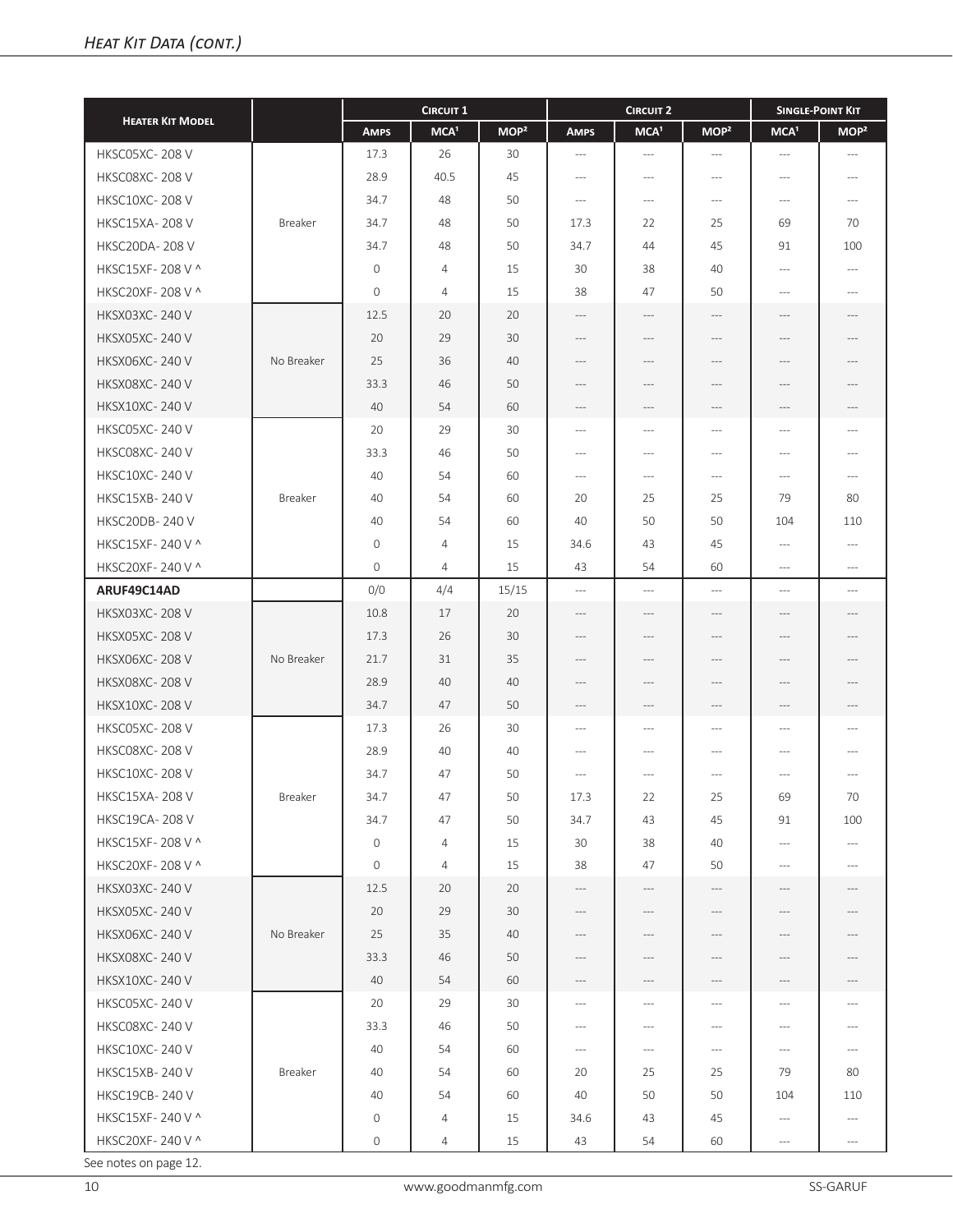|                         |                |              | <b>CIRCUIT 1</b> |                  |                          | <b>CIRCUIT 2</b>     |                          | <b>SINGLE-POINT KIT</b>                                                                                                                                                                              |                                     |
|-------------------------|----------------|--------------|------------------|------------------|--------------------------|----------------------|--------------------------|------------------------------------------------------------------------------------------------------------------------------------------------------------------------------------------------------|-------------------------------------|
| <b>HEATER KIT MODEL</b> |                | <b>AMPS</b>  | MCA <sup>1</sup> | MOP <sup>2</sup> | <b>AMPS</b>              | MCA <sup>1</sup>     | MOP <sup>2</sup>         | MCA <sup>1</sup>                                                                                                                                                                                     | MOP <sup>2</sup>                    |
| ARUF49D14AC             |                | 0/0          | 4/4              | 15/15            | $---$                    | $\sim$ $\sim$ $\sim$ | $---$                    | $\overline{\phantom{a}}$                                                                                                                                                                             | $---$                               |
| <b>HKSX03XC-208 V</b>   |                | 10.8         | 18               | 20               | $---$                    | $---$                | $\cdots$                 | $\cdots$                                                                                                                                                                                             | ---                                 |
| <b>HKSX05XC-208V</b>    |                | 17.3         | 26               | 30               | ---                      | ---                  |                          |                                                                                                                                                                                                      |                                     |
| <b>HKSX06XC-208V</b>    | No Breaker     | 21.7         | 31               | 35               | $---$                    | $---$                | $---$                    | $---$                                                                                                                                                                                                |                                     |
| <b>HKSX08XC-208V</b>    |                | 28.9         | 40.5             | 45               | $---$                    | $---$                | $---$                    | ---                                                                                                                                                                                                  |                                     |
| <b>HKSX10XC-208 V</b>   |                | 34.7         | 48               | 50               | $---$                    | $---$                | $---$                    | $---$                                                                                                                                                                                                |                                     |
| HKSC05XC-208 V          |                | 17.3         | 26               | 30               | $\cdots$                 | $---$                | $---$                    | $\cdots$                                                                                                                                                                                             | $\cdots$                            |
| <b>HKSC08XC-208V</b>    |                | 28.9         | 40.5             | 45               | $---$                    | $---$                | $---$                    | $\cdots$                                                                                                                                                                                             | $---$                               |
| <b>HKSC10XC-208V</b>    |                | 34.7         | 48               | 50               | $---$                    | $--$                 | $---$                    | $-\cdots$                                                                                                                                                                                            | $---$                               |
| <b>HKSC15XA-208V</b>    | Breaker        | 34.7         | 48               | 50               | 17.3                     | 22                   | 25                       | 69                                                                                                                                                                                                   | 70                                  |
| <b>HKSC20DA-208 V</b>   |                | 34.7         | 48               | 50               | 34.7                     | 43                   | 45                       | 91                                                                                                                                                                                                   | 100                                 |
| HKSC15XF-208 V ^        |                | $\mathbf{O}$ | 4                | 15               | 30                       | 38                   | 40                       | $\cdots$                                                                                                                                                                                             | $\cdots$                            |
| HKSC20XF-208 V ^        |                | $\mathbf{O}$ | $\overline{4}$   | 15               | 38                       | 47                   | 50                       | $---$                                                                                                                                                                                                | $---$                               |
| <b>HKSX03XC-240 V</b>   |                | 12.5         | 20               | 20               | $---$                    | $-\cdots$            | $---$                    | $\hspace{1.5cm} \hspace{1.5cm} \hspace{1.5cm} \hspace{1.5cm} \hspace{1.5cm} \hspace{1.5cm} \hspace{1.5cm} \hspace{1.5cm} \hspace{1.5cm} \hspace{1.5cm} \hspace{1.5cm} \hspace{1.5cm} \hspace{1.5cm}$ | ---                                 |
| <b>HKSX05XC-240V</b>    |                | 20           | 29               | 30               |                          | ---                  |                          | ---                                                                                                                                                                                                  |                                     |
| <b>HKSX06XC-240 V</b>   | No Breaker     | 25           | 36               | 40               | $---$                    | ---                  |                          | ---                                                                                                                                                                                                  |                                     |
| <b>HKSX08XC-240 V</b>   |                | 33.3         | 46               | 50               | ---                      | ---                  | $---$                    | ---                                                                                                                                                                                                  |                                     |
| <b>HKSX10XC-240 V</b>   |                | 40           | 54               | 60               | $-\,--$                  | $-\, -\, -$          | $\cdots$                 | $-\cdots$                                                                                                                                                                                            | $---$                               |
| HKSC05XC-240 V          |                | 20           | 29               | 30               | $\cdots$                 | $\sim$               | $\sim$                   | $\overline{a}$                                                                                                                                                                                       | $---$                               |
| <b>HKSCO8XC-240 V</b>   |                | 33.3         | 46               | 50               | $\cdots$                 | $---$                | $\overline{a}$           | $\hspace{0.05cm} -\hspace{0.05cm} -\hspace{0.05cm}$                                                                                                                                                  | $---$                               |
| <b>HKSC10XC-240V</b>    |                | 40           | 54               | 60               | $\hspace{0.05cm} \ldots$ | $--$                 | $---$                    | $\cdots$                                                                                                                                                                                             | $---$                               |
| <b>HKSC15XB-240 V</b>   | Breaker        | 40           | 54               | 60               | 20                       | 25                   | 25                       | 79                                                                                                                                                                                                   | 80                                  |
| <b>HKSC20DB-240V</b>    |                | 40           | 54               | 60               | 40                       | 50                   | 50                       | 104                                                                                                                                                                                                  | 110                                 |
| HKSC15XF-240 V ^        |                | 0            | 4                | 15               | 34.6                     | 43                   | 45                       | $---$                                                                                                                                                                                                | $\cdots$                            |
| HKSC20XF-240 V ^        |                | $\mathbf{O}$ | $\overline{4}$   | 15               | 43                       | 54                   | 60                       | $\cdots$                                                                                                                                                                                             | $\cdots$                            |
| ARUF61D14AC             |                | 0/0          | 6/6              | 15/15            | $\hspace{0.05cm} \ldots$ | $\qquad \qquad - -$  | $\overline{\phantom{a}}$ | $\overline{a}$                                                                                                                                                                                       | $\overline{a}$                      |
| <b>HKSX03XC-208V</b>    |                | 10.8         | 19               | 20               | $---$                    | $---$                | ---                      | ---                                                                                                                                                                                                  | ---                                 |
| <b>HKSX05XC-208V</b>    |                | 17.3         | 27               | 30               | $---$                    | $---$                | $---$                    | $---$                                                                                                                                                                                                | ---                                 |
| <b>HKSX06XC-208V</b>    | No Breaker     | 21.7         | 33               | 35               | ---                      | $-\cdots$            | ---                      | $-\cdots$                                                                                                                                                                                            | ---                                 |
| <b>HKSX08XC-208 V</b>   |                | 28.9         | 42               | 45               | $---$                    | $---$                | $\cdots$                 | $---$                                                                                                                                                                                                |                                     |
| <b>HKSX10XC-208 V</b>   |                | 34.7         | 49               | 50               | $-\, -\, -$              | $-\cdots$            | ---                      | $-\cdots$                                                                                                                                                                                            | ---                                 |
| <b>HKSC05XC-208 V</b>   |                | 17.3         | 27               | 30               | $---$                    | $---$                | $---$                    | $-\cdots$                                                                                                                                                                                            | $---$                               |
| HKSC08XC-208 V          |                | 28.9         | 42               | 45               | $\hspace{0.05cm} \ldots$ | $-\cdots$            | $\cdots$                 | $\hspace{0.05cm} \cdots$                                                                                                                                                                             | $---$                               |
| <b>HKSC10XC-208V</b>    |                | 34.7         | 49               | 50               | $\hspace{0.05cm} \ldots$ | $-\cdots$            | $-\cdots$                | $-\cdots$                                                                                                                                                                                            | $-\,--$                             |
| <b>HKSC15XA-208 V</b>   | <b>Breaker</b> | 34.7         | 49               | 50               | 17.3                     | 22                   | 25                       | 71                                                                                                                                                                                                   | 80                                  |
| <b>HKSC20DA-208 V</b>   |                | 34.7         | 49               | 50               | 34.7                     | 43                   | 45                       | 92                                                                                                                                                                                                   | 100                                 |
| HKSC15XF-208 V ^        |                | $\circ$      | 6                | 15               | 30                       | 38                   | 40                       | $-\cdots$                                                                                                                                                                                            | $\hspace{0.05cm}---\hspace{0.05cm}$ |
| HKSC20XF-208 V ^        |                | 0            | 6                | 15               | 38                       | 47                   | 50                       | $-\cdots$                                                                                                                                                                                            | $\hspace{0.05cm}---\hspace{0.05cm}$ |
| <b>HKSC25DA-208V</b>    |                | 52           | 71               | 80               | 35                       | 43                   | 45                       | 114                                                                                                                                                                                                  | 125                                 |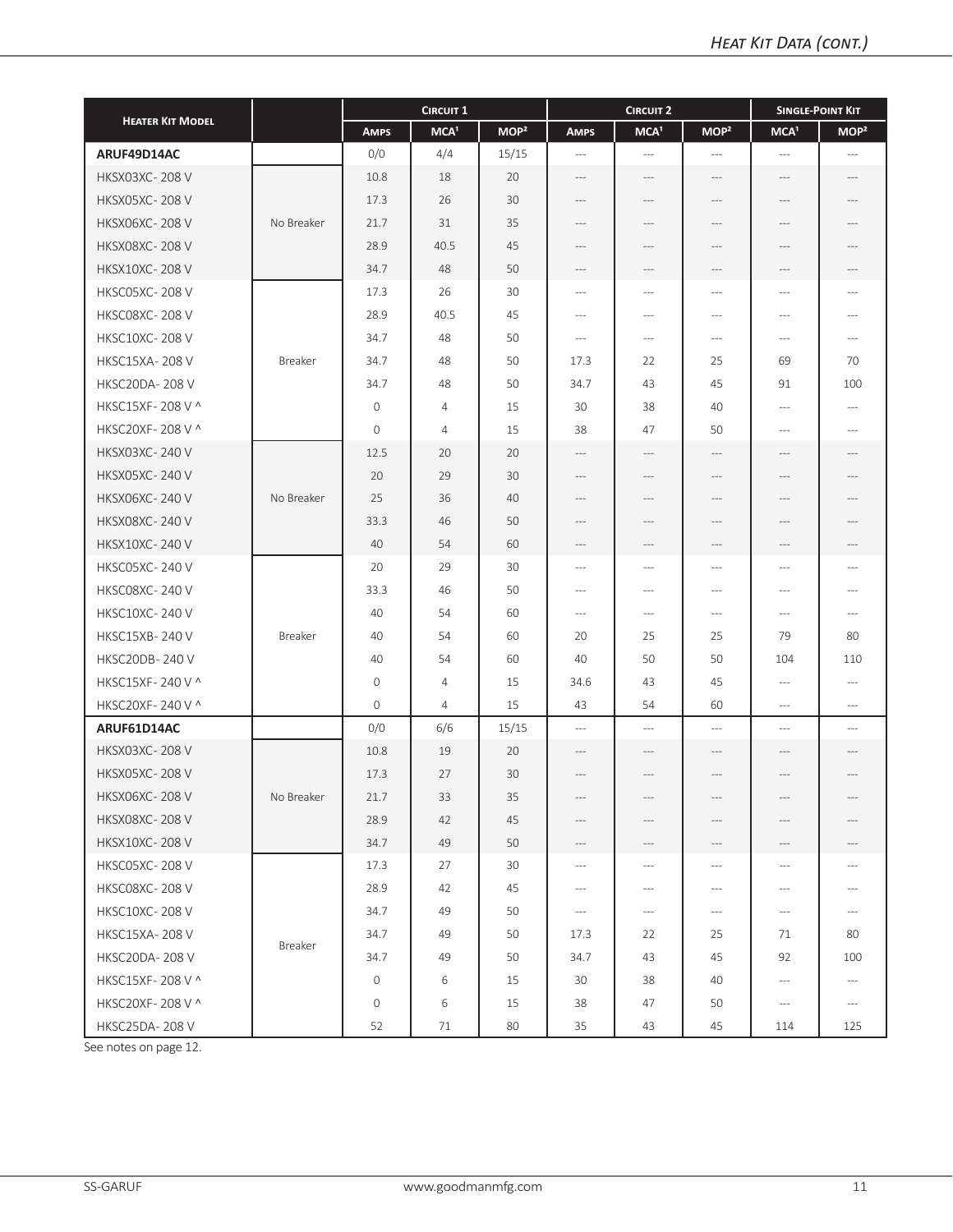|                         |            |             | <b>CIRCUIT 1</b> |                  |               | <b>CIRCUIT 2</b>  |                  | <b>SINGLE-POINT KIT</b> |                  |
|-------------------------|------------|-------------|------------------|------------------|---------------|-------------------|------------------|-------------------------|------------------|
| <b>HEATER KIT MODEL</b> |            | <b>AMPS</b> | MCA <sup>1</sup> | MOP <sup>2</sup> | <b>AMPS</b>   | MCA <sup>1</sup>  | MOP <sup>2</sup> | MCA <sup>1</sup>        | MOP <sup>2</sup> |
| <b>HKSX03XC-240 V</b>   |            | 12.5        | 21               | 25               | $\frac{1}{2}$ | $---$             | $---$            | $---$                   | $---$            |
| <b>HKSX05XC-240 V</b>   |            | 20          | 31               | 35               | $\frac{1}{2}$ | $\qquad \qquad -$ | $---$            | $- - -$                 | $---$            |
| <b>HKSX06XC-240 V</b>   | No Breaker | 25          | 37               | 40               | $---$         | $---$             | $---$            | $---$                   | $---$            |
| <b>HKSX08XC-240 V</b>   |            | 33.3        | 47               | 50               | $\frac{1}{2}$ | $\qquad \qquad -$ | $\frac{1}{2}$    | $---$                   | $---$            |
| <b>HKSX10XC-240 V</b>   |            | 40          | 56               | 60               | $---$         | $---$             | $---$            | $- - -$                 | $---$            |
| <b>HKSC05XC-240 V</b>   |            | 20          | 31               | 35               | $---$         | $---$             | $---$            | $---$                   | $---$            |
| <b>HKSC08XC-240 V</b>   |            | 33.3        | 47               | 50               | $\frac{1}{2}$ | $---$             | $\cdots$         | $---$                   | $---$            |
| <b>HKSC10XC-240 V</b>   |            | 40          | 56               | 60               | $\frac{1}{2}$ | $---$             | $\cdots$         | $---$                   | $---$            |
| <b>HKSC15XB-240 V</b>   |            | 40          | 56               | 60               | 20            | 25                | 25               | 81                      | 90               |
| <b>HKSC20DB-240 V</b>   | Breaker    | 40          | 56               | 60               | 40            | 50                | 50               | 106                     | 110              |
| HKSC15XF-240 V ^        |            | $\Omega$    | 6                | 15               | 34.6          | 43                | 45               | $---$                   | $---$            |
| HKSC20XF-240 V ^        |            | $\Omega$    | 6                | 15               | 43            | 54                | 60               | $---$                   | $---$            |
| <b>HKSC25DB-240V</b>    |            | 60          | 81               | 90               | 40            | 50                | 50               | 131                     | 150              |

<sup>1</sup> Minimum Circuit Ampacity (Heater Amps + Motor Amps) X 1.25

² Maximum Overcurrent Protection = 2.25 X Motor Amps + Heater Amps

--- indicates Not Required

Note : The 208 or 240 in the heat kit part number field is for clarification of the nominal voltage for this model.

^ Three Phase

<sup>3</sup> Notation is correct as XB because technically the 240V heater kit application can be used here without any issues.

# *Heating kW Correction Factor*

| <b>SUPPLY VOLTAGE</b>    | 240  | 230  | 220  | 210 | 208 |
|--------------------------|------|------|------|-----|-----|
| <b>CORRECTION FACTOR</b> | 1.00 | N 92 | 0.84 |     |     |

Multiply the 240-volt heating capacity by correction factors.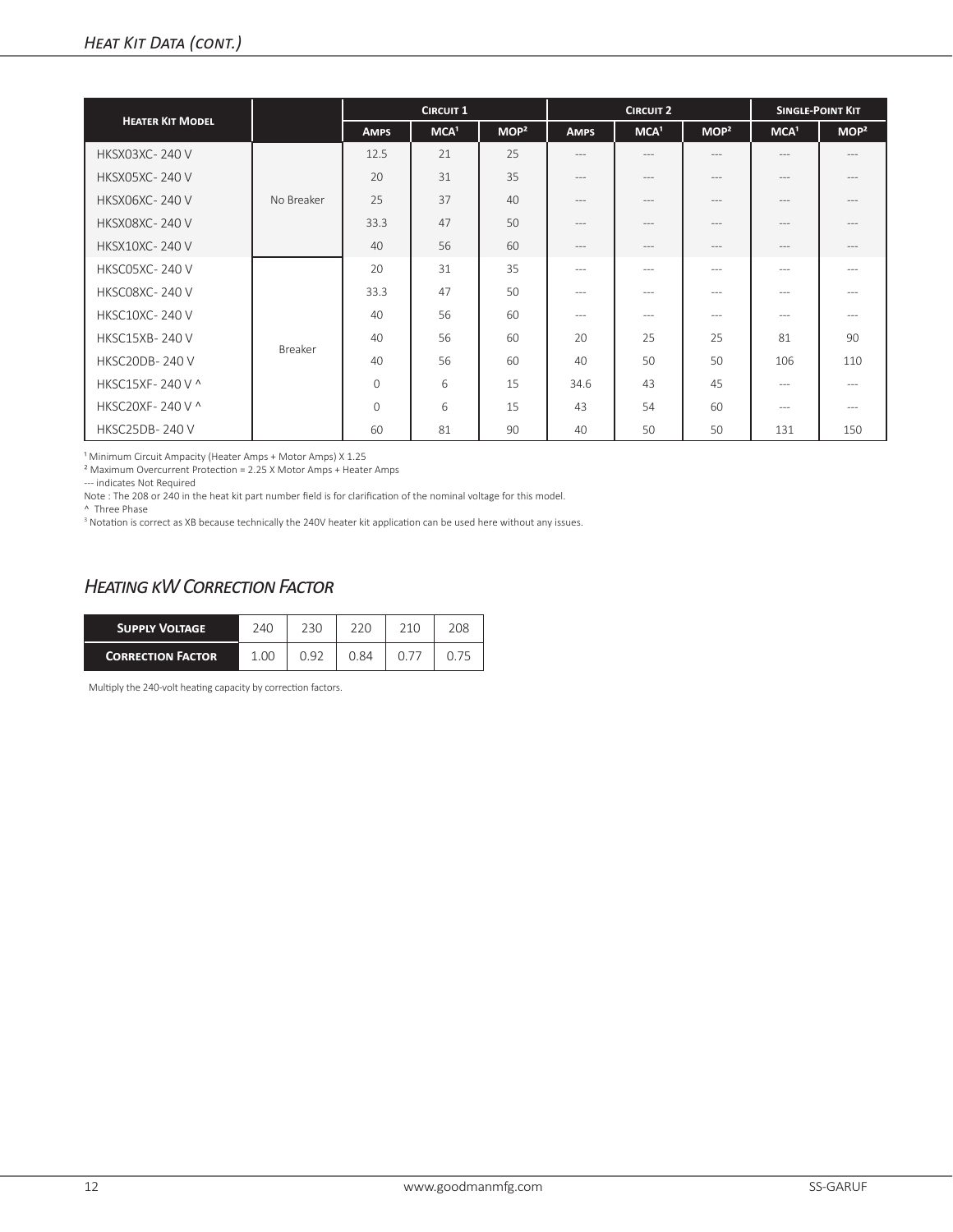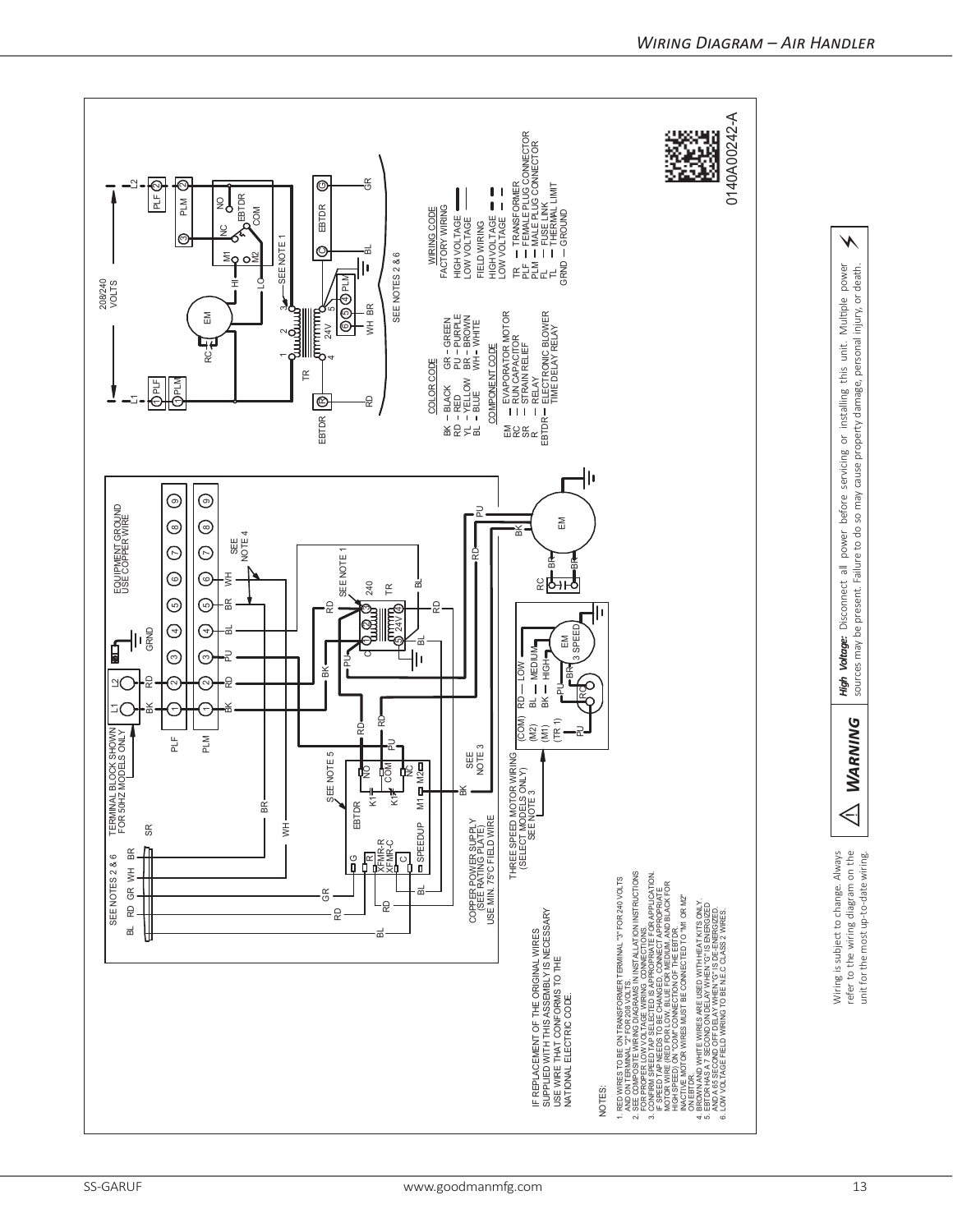

 $\triangleleft$ 

**WARNING** 

*Warning High Voltage:* Disconnect all power before servicing or installing this unit. Multiple power sources may be present. Failure to do so may cause property damage, personal injury, or death.

 $\checkmark$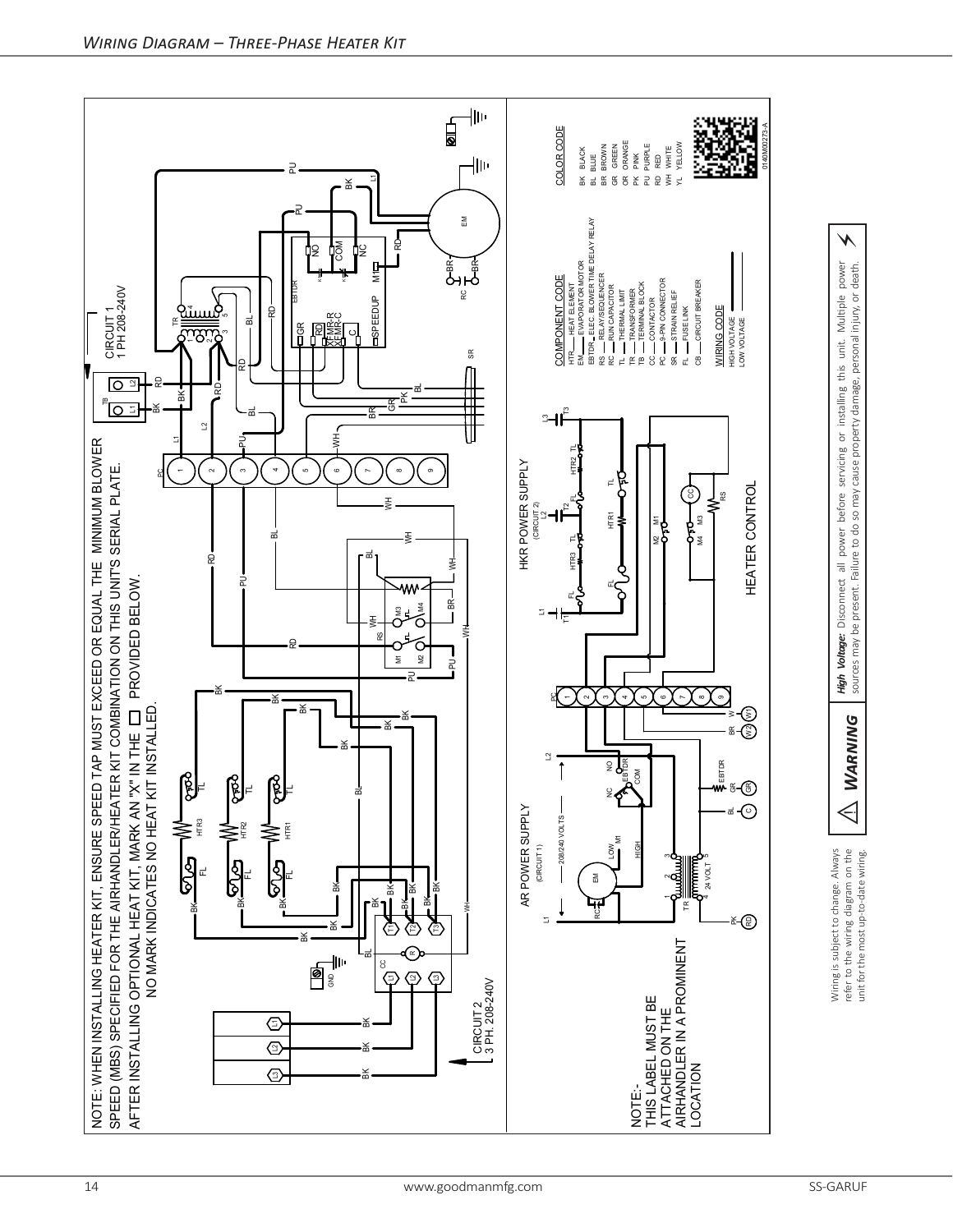#### **Expansion Valve Kits for Air Conditioning and Heat Pump Applications**

| <b>KIT</b><br><b>NUMBER</b> | <b>DESCRIPTION</b> | <b>APPLICATION</b> | <b>REFRIGERANT</b> | <b>TONNAGE:</b><br><b>OUTDOOR UNIT</b> |
|-----------------------------|--------------------|--------------------|--------------------|----------------------------------------|
| TX2N4A                      | Non-bleed Valve    | AC or HP           | R-410A             | $1\% - 2$ Ton                          |
| TX3N4                       | Non-bleed Valve    | AC or HP           | R-410A             | $2\frac{1}{2}$ - 3 Ton                 |
| TX5N4                       | Non-bleed Valve    | AC or HP           | R-410A             | $3\frac{1}{2}$ - 5 Ton                 |

### **Downflow Insulation Kit**

| DFK-B       | <b>DFK-C</b> | <b>DFK-D</b> |
|-------------|--------------|--------------|
| ARUF25B14** | ARUF37C14**  | ARUF37D14**  |
| ARUF29B14** | ARUF43C14**  | ARUF43D14**  |
| ARUF31B14** | ARUF49C14**  | ARUF47D14**  |
|             |              | ARUF49D14**  |
|             |              | ARUF61D14**  |

#### **Drain Port Plug**

| <b>KIT NUMBER</b> | <b>DESCRIPTION</b>   | <b>APPLICATION</b> |
|-------------------|----------------------|--------------------|
| DDK 1             | Side Drain Port Plug | All Models         |

#### **Filters**

| <b>CHASSIS</b> | PART#        | <b>SIZE</b>            |
|----------------|--------------|------------------------|
|                | AI FH16201F  | $16.0'' \times 20.0''$ |
|                | ALFH1912201E | 19.5" x 20.0"          |
|                | AI FH20231F  | 23.0" x 20.0"          |

## **Single Point Wiring Kit (SPW-01)**

| <b>HEATER KIT MODEL</b> | <b>SPWK-B</b> | <b>SPWK-C</b>                             | <b>SPWK-D</b>                                            |
|-------------------------|---------------|-------------------------------------------|----------------------------------------------------------|
| <b>HKSC15XA-208V</b>    |               |                                           | ARUF37D14**                                              |
| <b>HKSC15XB-240V</b>    | ARUF31B14**   | ARUF37C14**<br>ARUF43C14**<br>ARUF49C14** | ARUF43D14**<br>ARUF47D14**<br>ARUF49D14**<br>ARUF61D14** |
| <b>HKSC19CA-208 V</b>   |               |                                           |                                                          |
| <b>HKSC19CB-240 V</b>   |               |                                           |                                                          |
| <b>HKSC20DA-208V</b>    |               |                                           | ARUF37D14**                                              |
| <b>HKSC20DB-240V</b>    | ARUF37C14**   |                                           | ARUF43D14**<br>ARUF47D14**<br>ARUF49D14**<br>ARUF61D14** |
| <b>HKSC25DA-208 V</b>   |               |                                           |                                                          |
| <b>HKSC25DB-240V</b>    |               |                                           | ARUF61D14**                                              |